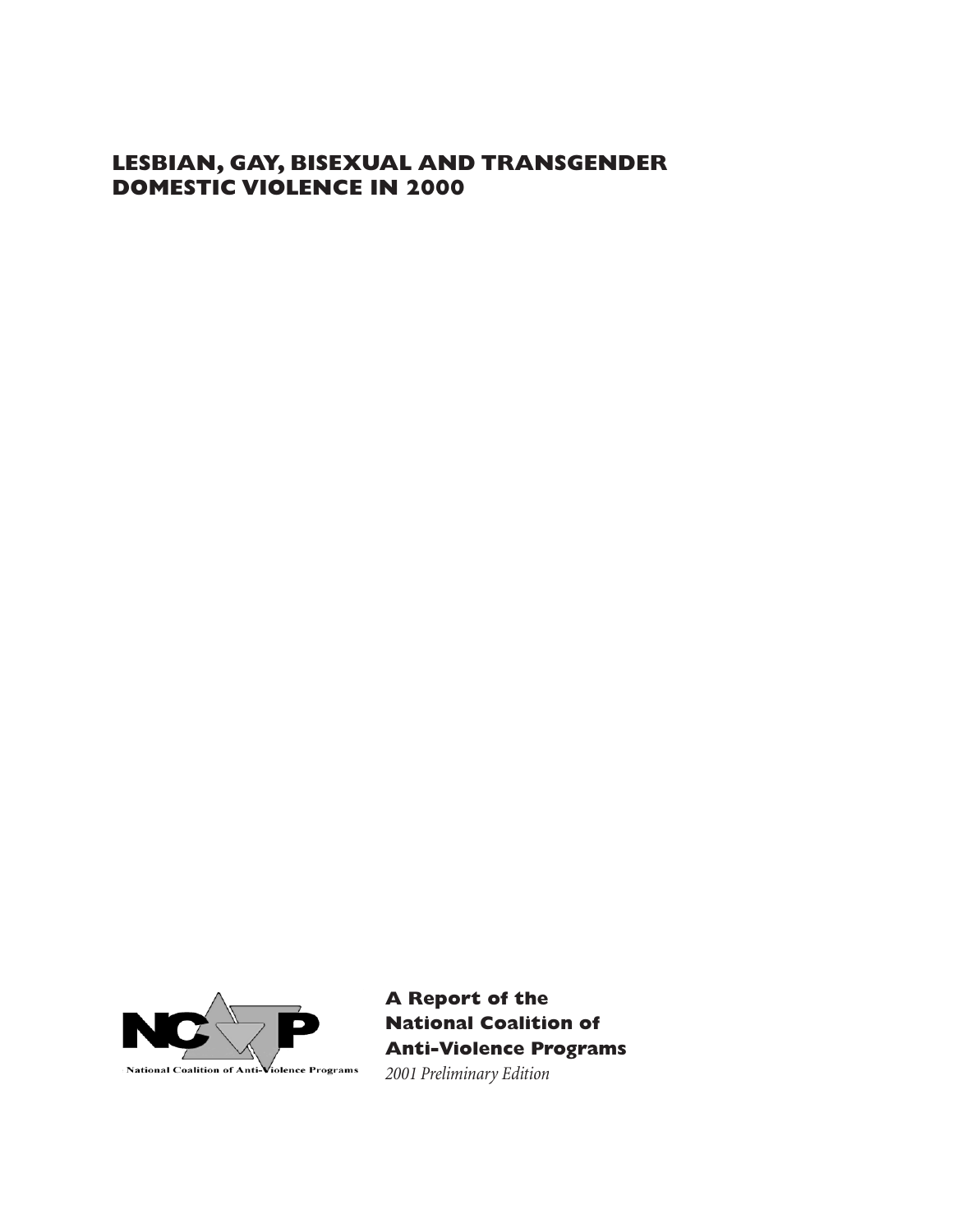

*The production of this report was coordinated on behalf of the* 

# **National Coalition of Anti-Violence Programs** *by the* **New York City Gay and Lesbian Anti-Violence Project**

240 West 35th Street, Suite 200 New York, NY 10001 Telephone (212) 714-1184

*General Writing and Editing: Ken Moore and Rachel Baum, MSW Survivor Narratives Compilation and Editing: Susan Holt, CDVC, Program Manager, and Delena Couchman, Outreach Specialist, STOP Partner Abuse/Domestic Violence Program of the L.A. Gay and Lesbian Center Original Graphic Design: David Smoak Illustration: New York City Gay & Lesbian Anti-Violence Project Additional contrbiutions: OtherNCAVP members and affi liated organizations*



Richard S. Haymes, Executive Director Clarence Patton, Director of Community Organizing & Public Advocacy Rachel Baum, MSW, National Program Coordinator

# 2001 PRELIMINARY EDITION

Copyright © 2001 by National Coalition of Anti-Violence Programs All Rights Reserved. Reproduction in whole or in part prohibited, without prior written permission from NCAVP.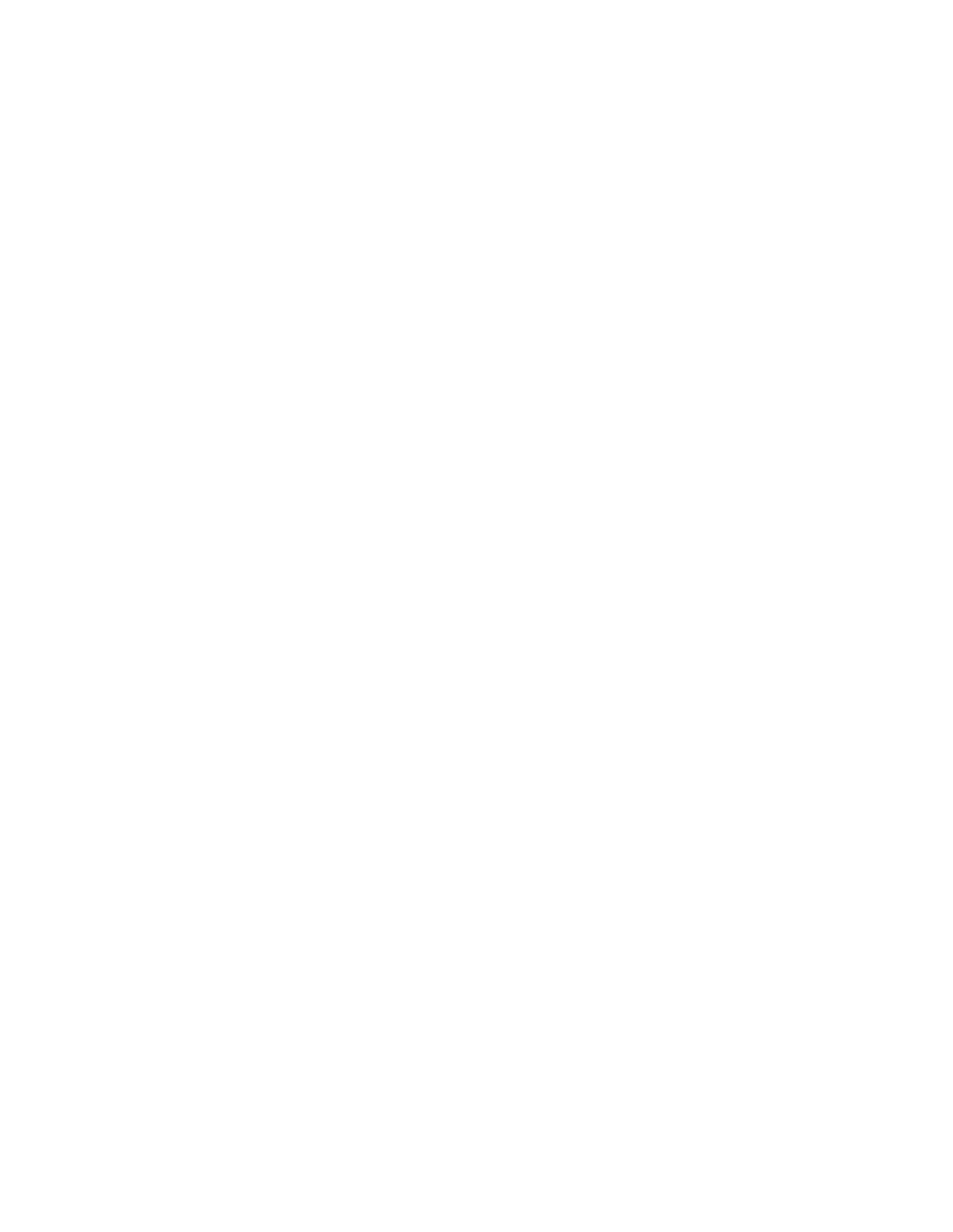# **TABLE OF CONTENTS**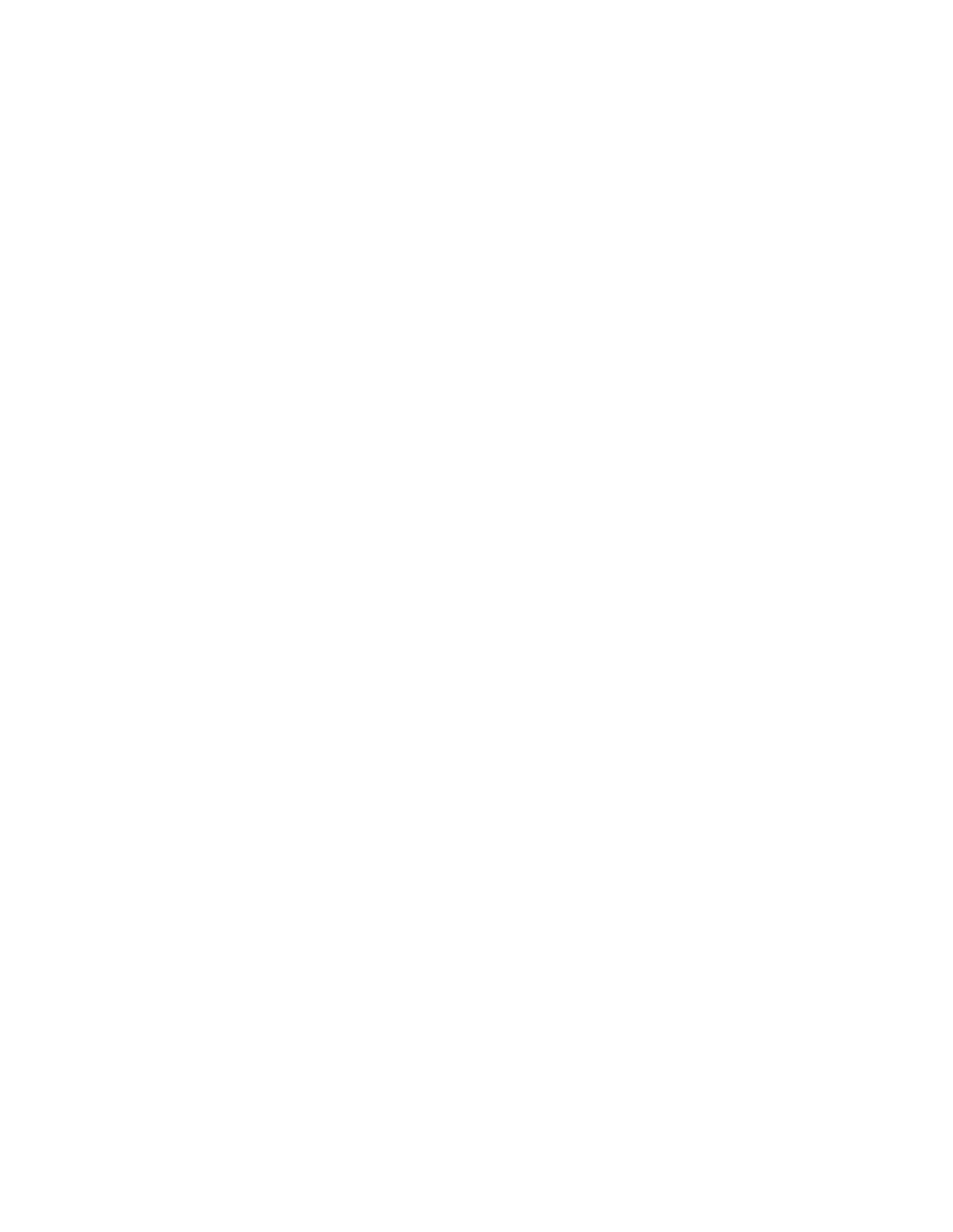# **INTRODUCTION**

THIS REPORT describes incidents of domestic violence in the lesbian, gay, bisexual, and transgender (LGBT) community that were reported during the year 2000 to community-based anti-violence organizations in nine regions throughout the U.S. The author of this report is the National Coalition of Anti-Violence Programs (NCAVP), a network of 27 community-based organizations responding to violence affecting LGBT and HIV-affected individuals.

Twelve organizations participated in collecting data for this report. They included ten NCAVP members, and two other organizations (in San Francisco and Boston) with which NCAVP has developed cooperative relationships. The regions represented by all the contributors to this report are San Francisco, CA; Los Angeles, CA; Colorado; Chicago, IL; Boston, MA; Minnesota; New York, NY; Columbus, OH; and Cleveland, OH.

These organizations reported 4,048 cases of domestic violence affecting LGBT individuals in 2000: a substantial increase (+29.7%) over the 3,120 cases reported in the same regions (with the exception of Minnesota) throughout 1999. As in past years, the largest numbers of cases continued to be reported by NCAVP members and affiliates in San Francisco (691 cases reported by three groups), Los Angeles (2,146), Boston (371 cases reported by two groups) and New York City (471). In four of the remaining regions, reports of LGBT domestic violence did not exceed 100 incidents, while in one city (Chicago), they grew to 109 from 46 in the previous year.

While these findings reveal something of the magnitude and perhaps even the relative distribution of domestic violence affecting LGBT individuals in the United



# **NCAVP MISSION STATEMENT**

The National Coalition of Anti-Violence Programs (NCAVP) addresses the pervasive problem of violence committed against and within the lesbian, gay, bisexual, transgender (LGBT) and HIV-positive communities.

NCAVP is a coalition of programs that document and advocate for victims of anti-LGBT and anti-HIV/ AIDS violence/harassment, domestic violence, sexual assault, police misconduct and other forms of victimization.

NCAVP is dedicated to creating a national response to the violence plaguing these communities. Further, NCAVP supports existing anti-violence organizations and emerging local programs in their efforts to document and prevent such violence.

# **NCAVP MEMBER ORGANIZATIONS**

Organizations whose names are in bold type contributed to this report.

### ARIZONA

Anti-Violence Project/Valley of the Sun Gay & Lesbian Community Center PO Box 33367 Phoenix, AZ 85067-3367 Phone (602) 265-7283 Fax (602) 234-0873

### ARKANSAS

Women's Project 2224 Main Street Little Rock, AR 72206 Phone (501) 372-5113 Fax (501) 372-0009

#### **CALIFORNIA**

### **Community United Against Violence (CUAV)**

160 14th Street San Francisco, CA 94103 Phone (415) 333-HELP (hotline) Phone (415) 777-5500 (office) Fax (415) 777-5565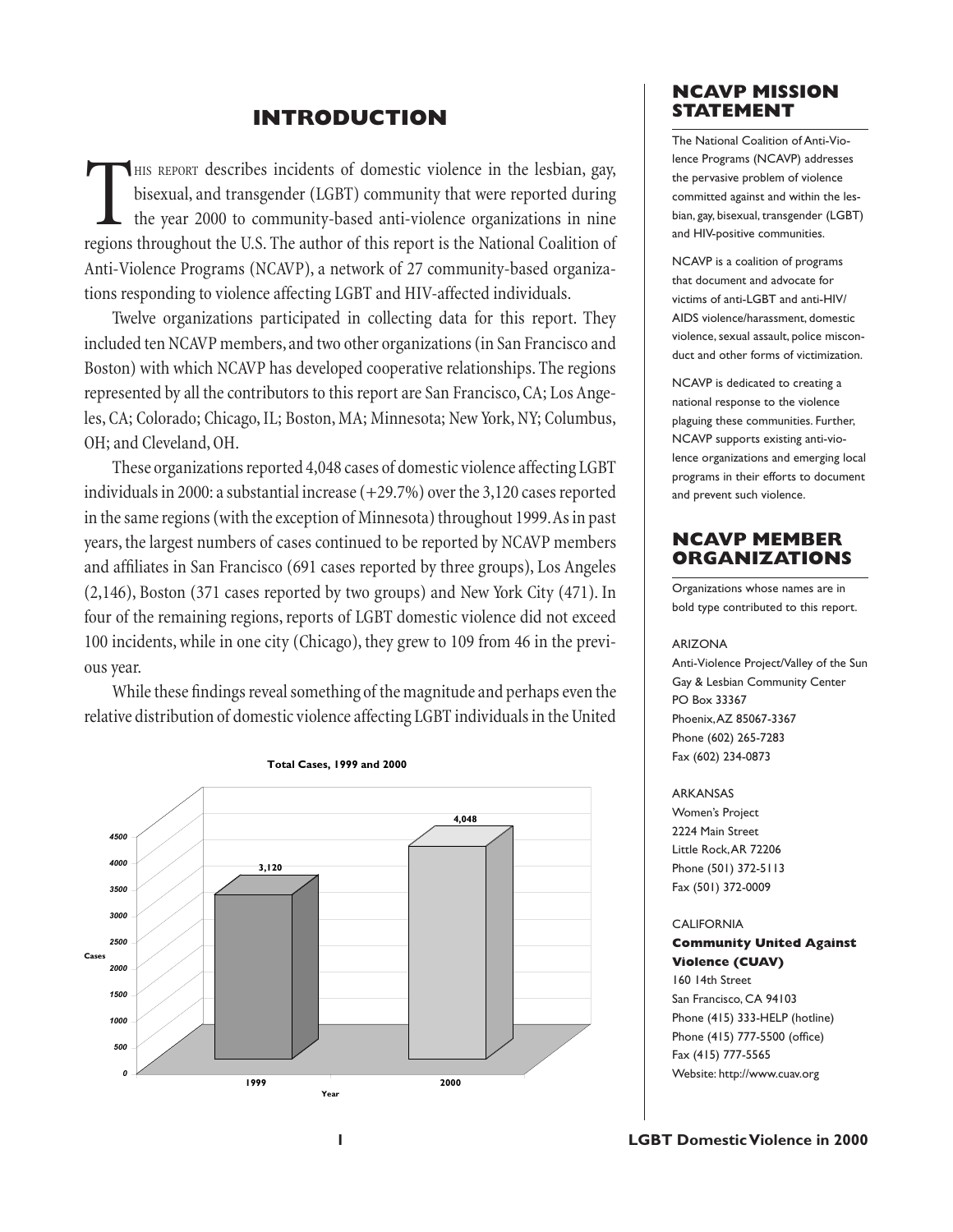### **NCAVP MEMBER ORGANIZATIONS (continued)**

### **LA Gay & Lesbian Center/ STOP Partner Abuse/Domestic Violence Program**

1625 North Schrader Blvd. Los Angeles, CA 90028 Phone (323) 860-5806 (clients) Fax (323) 993-7699 Email: domesticviolence@laglc.org Website: laglc.org/domesticviolence

LA Gay & Lesbian Center/ Anti-Violence Project 1625 North Schrader Blvd. Los Angeles, CA 90028 Phone (800) 373-2227 (victims' line southern California only) Fax (323) 993-7653 Website: laglc.org

The Lesbian & Gay Men's Community Center, San Diego P.O. Box 3357 San Diego, CA 92163 Phone (619) 260-6380 Fax (619) 260-3092

### **W.O.M.A.N., Inc.**

333 Valencia Street, #251 San Francisco, CA 94103-3547 Phone (415) 864-4722

#### COLORADO

# **Colorado Anti-Violence**

**Program**  P.O. Box 181085 Denver, CO 80218 Phone (303) 852-5094 (hotline) Phone (303) 839-5204 (office) Fax (303) 839-5205 Website: http://www.coavp.org

#### **CONNECTICUT**

Connecticut Women's Education and Legal Fund 135 Broad Street Hartford, CT 06105 Phone: (860) 247-6090, x16 Fax: (860) 524-0804 Website: www.cwealf.org

States, it is not possible to generalize them any further. Specifically, changes in the number of domestic violence incidents reported to NCAVP are almost entirely the function of evolving program and organizational capacities, as well as the mixture of agencies that participate in compiling data for this report in any given year.

85% of the growth in domestic violence cases reported nationally in 2000, for example, stemmed from a single large increase in Los Angeles, from 1,356 to 2,146 cases. This increase was at least partly attributable to the reporting organization's receipt of significant public funds to expand its domestic violence programs in that city. For reasons this report will make clear, domestic violence affecting LGBT individuals continues to be grossly underreported throughout most of the country, even where there are some resources to help its victims.

Finally, this year's edition of NCAVP's domestic violence report is in many respects transitional. Most NCAVP member organizations participating in this report have used a common client intake instrument to collect and record relevant data. While this instrument has enabled NCAVP to make meaningful observations about LGBT domestic violence in the past, it is no longer adapted to the most salient domestic violence research and public policy issues today. In particular, as an intake instrument, it offers little opportunity to record data about the evolution of domestic violence cases over time, or to analyze the longer-term consequences for either the perpetrators or victims.

In addition, the increasing participation by some non-NCAVP member agencies in collecting data for this report has presented a new set of challenges. These agencies do not use the common client intake instrument adopted by NCAVP, and their contributions to this report are made possible only after laborious retrospective analysis. In some cases, this analysis is frustrated by the use of slightly different procedures to record relevant data. The age ranges of clients documented by NCAVP members, for example, differ from the ranges recorded by some other organizations participating in this report.

Last year, NCAVP's member agencies began working with other contributors to this report to develop a new set of data collection protocols that all of them could share. When fully implemented, these protocols will enable future editions of this report to present more comprehensive and specific information about the occurrence of LGBT domestic violence. For the interim, however, this edition of NCAVP's report will present basic demographic information about the survivors, since the data collection procedures in use throughout 2000 limited the capture of significant information about perpetrators, crimes/elements of abuse, law enforcement responses and other significant areas of concern. NCAVP realizes that these omissions may make this year's edition of its domestic violence report less useful than in prior years, and regrets any inconvenience to readers.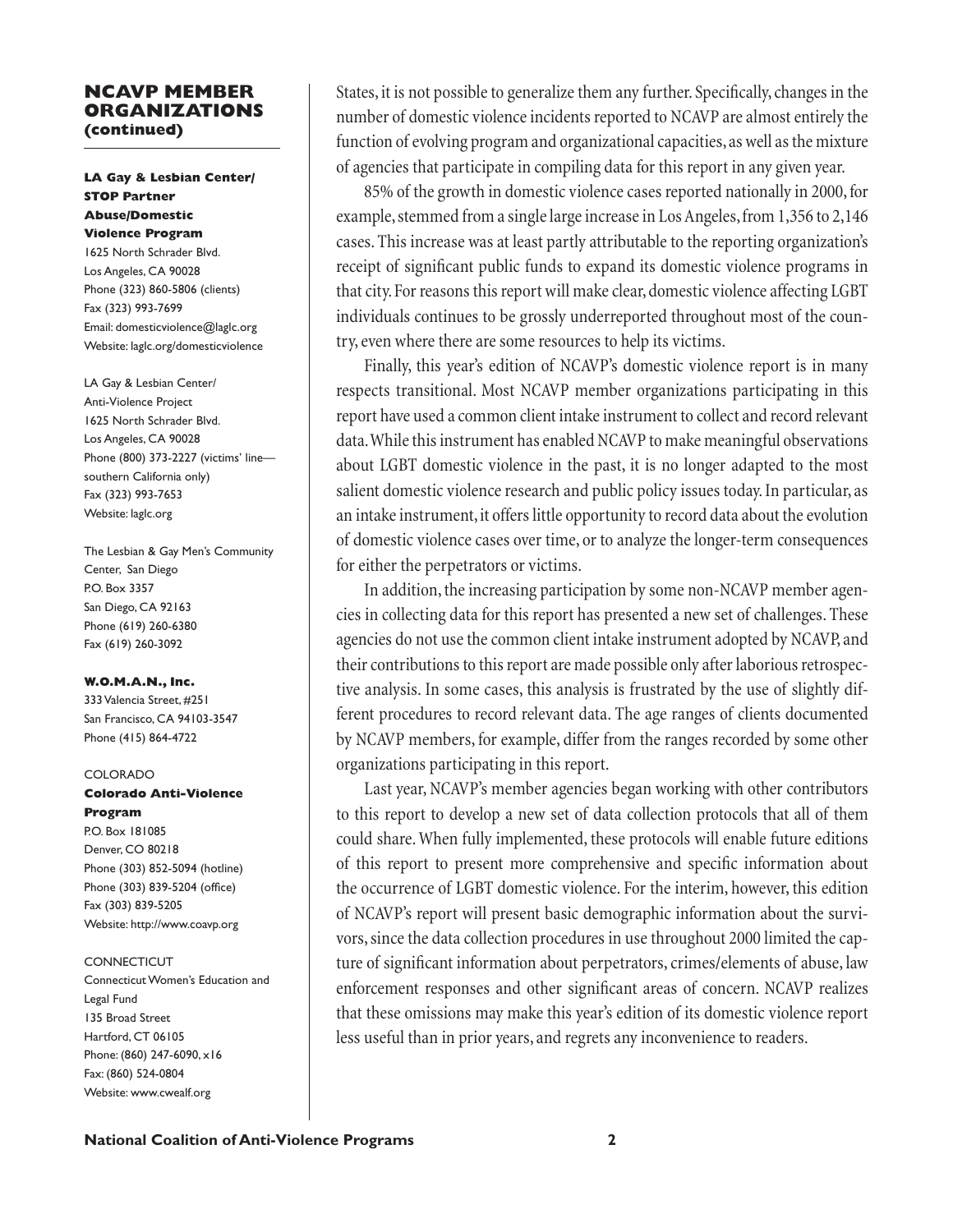# **DOMESTIC VIOLENCE AND LGBT INDIVIDUALS**

# An Inclusive Definition of Domestic Violence

Our society has become increasingly cognizant of domestic violence and its social, economic and human costs. This recognition has helped spur many needed responses, including public education; new and amended laws; police and judicial reforms; and a wide range of victims' services.

Most of these responses have been designed to benefit women in heterosexual relationships, and it is not unusual to encounter definitions of domestic violence that characterize it more or less exclusively as a heterosexual women's problem. Certainly, women in heterosexual relationships account for a very large number of the individuals victimized by domestic violence in the world today, for reasons that clearly stem from the longstanding subjugation of women in male-dominated societies.

Still, the patterns of abusive behavior observed in many other kinds of relationships, including but not limited to ones in which partners share the same gender, are very often the same as those practiced by abusive men in relationships with heterosexual women. These behaviors include:

- Calling a partner names, or engaging in other verbal abuse.
- Limiting or prohibiting a partner's contact with family or friends.
- Confiscating, limiting access to or destroying a partner's property.
- Withholding money, shelter, food, clothing and/or medication from a partner.
- Limiting or prohibiting a partner from obtaining or keeping employment, housing or any other station, benefit or service.
- Harming or attempting to harm a partner physically, or threatening to do so. Threats of harm may also extend to a partner's family, friends, children and/or pets.
- Sexually assaulting or raping a partner.
- Threatening suicide or harm to self, if a partner tries to end a relationship or does not comply with an abuser's demands.
- Stalking or harassing a partner.
- Intimidating a partner in any other way.

In addition, the general development of these patterns over time, and more significantly, their outcomes for many victims, are also indistinguishable from the ones observed in abusive relationships between heterosexual men and women. These observations suggest that while gender inequality may be the most sig-

# **NCAVP MEMBER ORGANIZATIONS (continued)**

DISTRICT OF COLUMBIA Gays & Lesbians Opposing Violence (GLOV) 1712 16th Street, NW , #302 Washington, DC 20009 Phone (202) 518-2277

### FLORIDA

Gay, Lesbian & Bisexual Community Center of Central Florida, Inc. PO Box 533446 Orlando, FL 32853-3446 Phone (407) 228-8272 Fax (407) 228-8230 Website: glbcc.org

### ILLINOIS

### **Horizons Anti-Violence Project**

961 W. Montana Chicago, IL 60614 Phone (773) 871-CARE (hotline) Phone (773) 472-6469 (office) Fax (773) 472-6643 Website: horizonsonline.org

### **KENTUCKY**

Gay & Lesbian Services Organization Box 11471 Lexington, KY 40575-1471

### LOUISIANA

Lesbian & Gay Community Center of New Orleans 2114 Decatur New Orleans, LA 70116 Phone (504) 945-1103

### MASSACHUSETTS

### **Fenway Community Health Center Violence Recovery Program**

7 Haviland Street Boston, MA 02115 Phone (800) 834-3242 (intake line) Fax (617) 267-8437 Website: www.fchc.org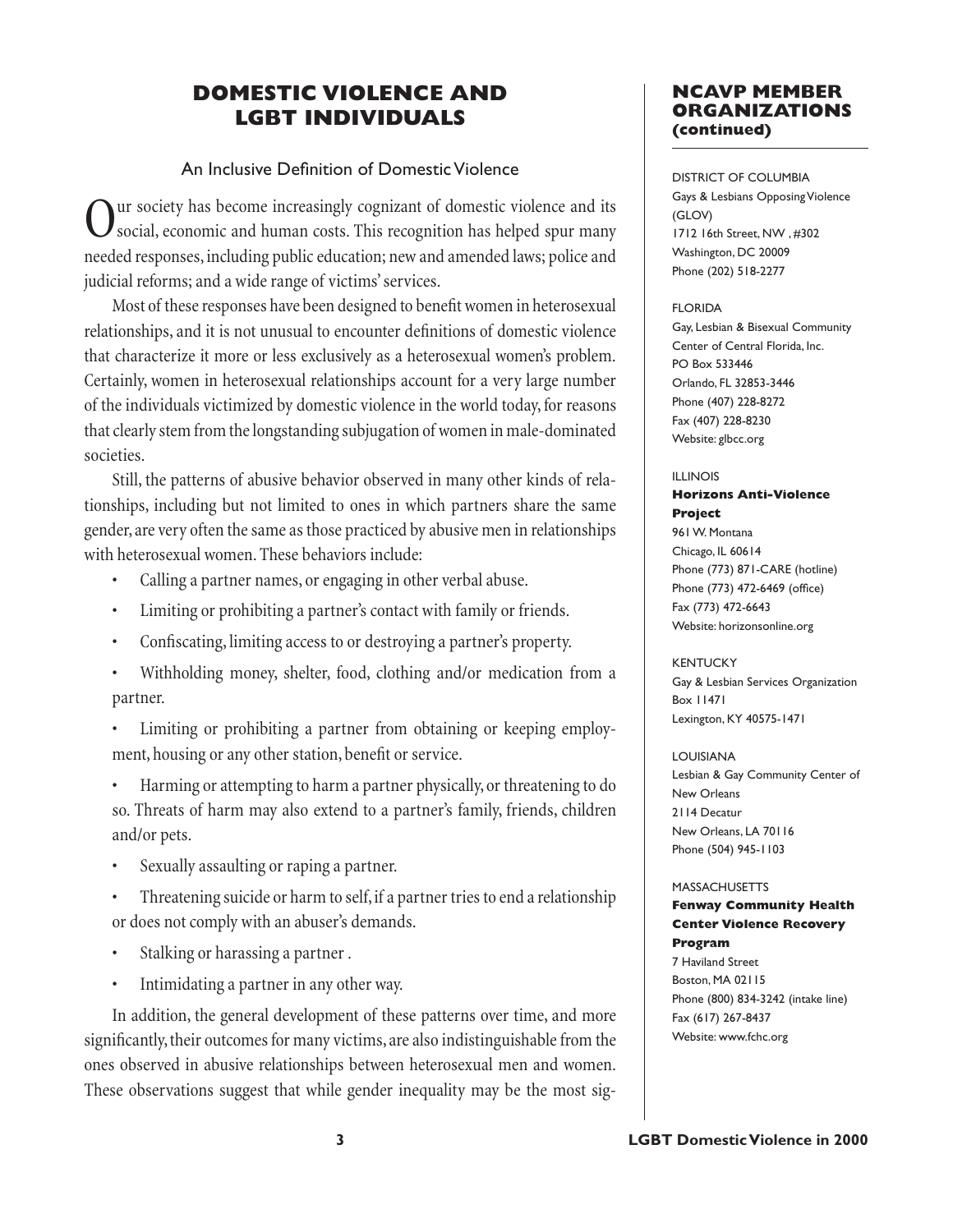## **NCAVP MEMBER ORGANIZATIONS (continued)**

### MICHIGAN

Triangle Foundation 19641 West Seven Mile Road Detroit, MI 48219 Phone (313) 537-3323 Fax (313) 537-3379 Website: http://tri.org

#### **MINNESOTA**

#### **Out Front Minnesota**

310 East 38th Street Suite 204 Minneapolis, MN 55409 Phone (800) 800-0127, x101, Hotline Fax (612) 822-8786

#### NEW YORK

### **New York City Gay & Lesbian Anti-Violence Project (AVP)**

240 West 35th Street, Suite 200 New York, NY 10001 Phone 212-714-1141, hotline Fax 212-714-2627 Website: www.avp.org

### OHIO

**Buckeye Region Anti-Violence Organization (BRAVO)** P.O. Box 82068 Columbus, OH 43202

Phone (614) 268-9622 Fax (614) 262-9264

### **The Lesbian & Gay Community Service Center of Greater Cleveland**

6600 Detroit Avenue Cleveland, Ohio 44102 Phone (216) 651-5428 Fax (216) 651-6439 Website: www.lgcsc.org

Stonewall Cincinnati PO Box 954 Cincinnati, OH 45201 Phone (513) 651-2500 Fax (513) 651-3044 Website: www.stonewallcincinnati.org

nificant factor contributing to the high prevalence of domestic violence affecting heterosexual women, it need not be considered an intrinsic part of domestic violence itself. On the contrary, a fully functional definition of domestic violence would require it to occur whenever one individual exploits opportunities implicit within an intimate relationship to exercise a controlling power or dominion over another.

NCAVP subscribes to the view that domestic violence encompasses *a set of*  behaviors used by one person in a relationship to control the other. Nothing specific is implied by this definition about the marital status, sexual orientation, gender or gender identity, cohabitation, sexual behavior or other attributes of the partners and/or their relationship. Nor does the definition suggest anything about the specific nature of the controlling behaviors, other than their purpose to limit the freedom of action or expression of another. Even the word "relationship" need not signify that the perpetrators and victims are romantically involved, since domestic violence (as defined by NCAVP) may also occur between family members, roommates, caregivers, adult children, or even those who are merely acquaintances (as in some cases of stalking and harassment).

Finally, in the past, this report has sometimes distinguished domestic violence affecting LGBT individuals from that occurring between heterosexuals by calling the former "same-sex domestic violence." The term was never fully accurate or inclusive, nor is it entirely consistent with the definition of domestic violence outlined above. Many LGBT individuals form close relationships with people who are not of the same gender identity, and these relationships appear as susceptible to domestic violence as any others. This year's edition of NCAVP's report will avoid the term "same-sex domestic violence" unless referring specifically to domestic violence occurring between two individuals who share the same gender identity. Rather, the term "LGBT domestic violence" will be used to mean any domestic violence involving one or more LGBT individuals.

# The Prevalence of LGBT Domestic Violence

While LGBT domestic violence is becoming the focus of increasing research attention, it has so far not been examined with anything near the thoroughness afforded to heterosexual domestic violence. As a result, estimates of the prevalence of LGBT domestic violence remain highly provisional.

Island and Letellier suggest that 15-20% of gay male relationships become embroiled in domestic violence.<sup>1</sup> Elsewhere they describe it as "the third most severe health problem facing gay men today," behind HIV/AIDS and substance abuse.<sup>2</sup> Among lesbians, a 1985 study by Gwat-Yong Lie and Sabrina Gentlewarrier reported that slightly more than half of 1,109 respondents had been abused by a woman partner in their lifetimes.<sup>3</sup> Several smaller studies seem to support this finding. Coleman's 1990 study of 90 lesbians, for example, reported that 46.6% had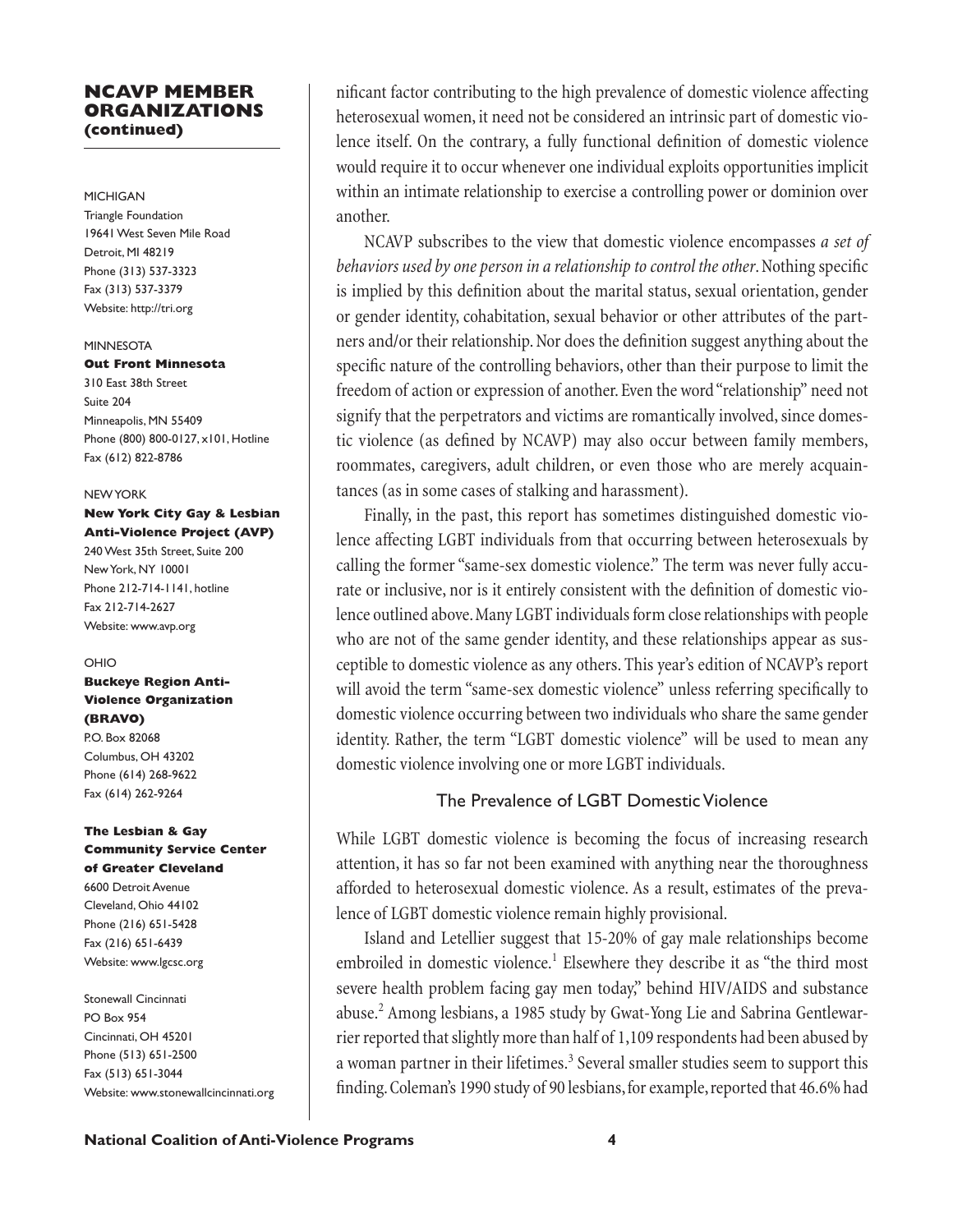experienced repeated acts of violence, and Ristock's 1994 survey of 113 lesbians reported that 41% been abused in at least one relationship with another woman.4

Studies of other populations in the LGBT community have documented even higher rates of abuse over respondents' lifetimes. The Portland, OR-based Survivor Project's 1998 Gender, Violence, and Resource Access Survey of transgender and intersex<sup>5</sup> individuals found that 50% of respondents had been raped or assaulted by a romantic partner, though only 62% of these individuals (31% of the total) identified themselves as survivors of domestic violence when asked.<sup>6</sup>

One might criticize the sample sizes and methodologies of some of these studies, but the remarkable uniformity of their findings strongly suggests that domestic violence is experienced by a large percentage of LGBT individuals at some point in their lives. Consequently, most LGBT domestic violence researchers and service practitioners start from the point of view that domestic violence in LGBT relationships is just as widespread as domestic violence in relationships between heterosexual couples. Rather extensive studies of the latter suggest a prevalence ranging from 20%-35%, depending on the definition of domestic violence used. $<sup>7</sup>$ </sup>

# Special Issues in LGBT Domestic Violence

While LGBT domestic violence may be as prevalent as heterosexual domestic violence, it is not in all ways identical. Perpetrators often attempt highly specific forms of abuse, including:

• **"Outing" or threatening to out a partner** to friends, family, employers, police or others.

• **Reinforcing fears that no-one will help a partner** because s/he is lesbian, gay, bisexual or transgender, or that for this reason, the partner "deserves" the abuse.

• **Alternatively, justifying abuse with the notion that a partner is not "really" lesbian, gay, bisexual or transgender**; i.e., s/he may once have had or may still have relationships with other people, or express a gender identity, inconsistent with the abuser's definitions of these terms.

• **Telling the partner that abusive behavior is a normal part of LGBT relationships**, or that it cannot be domestic violence because it is occurring between LGBT individuals.

• **Portraying the violence as mutual and even consensual**, especially if the partner attempts to defend against it, or as an expression of masculinity or some other "desirable" trait.

The latter point merits additional discussion. There is a frequently held doctrine that abuse in same-sex relationships cannot express a "power differential," because in theory, individuals who share the same gender have the same amount

# **NCAVP MEMBER ORGANIZATIONS (continued)**

#### OKLAHOMA

Tulsa Oklahomans for Human Rights 4021 South Harvard Avenue Suite 210 Tulsa, OK 74135-4600 Phone (918) 743-GAYS (4297) Fax (918) 747-5499

#### PENNSYLVANIA

The Center for Civil Rights 1315 Spruce Street, Suite 301 Philadelphia, PA 19107 Phone (215) 731-1447 Fax (215) 731-1544 Website: www.center4civilrights.org

#### RHODE ISLAND

Rhode Island Alliance for Lesbian and Gay Civil Rights 41 12th Street Providence, RI 02906 Phone (401) 331-6671 Fax (401) 272-4374

#### TEXAS

Montrose Counseling Center 701 Richmond Avenue Houston, TX 77006 Phone (713) 529-0037 Fax (713) 526-4367 Website: www.neosoft.com/ ~mcc/hatecrim.htm

#### VIRGINIA

Virginians for Justice P.O. Box 342 Richmond, VA 23218 Phone (800) 2-Justice, Hotline Fax (804) 643-2050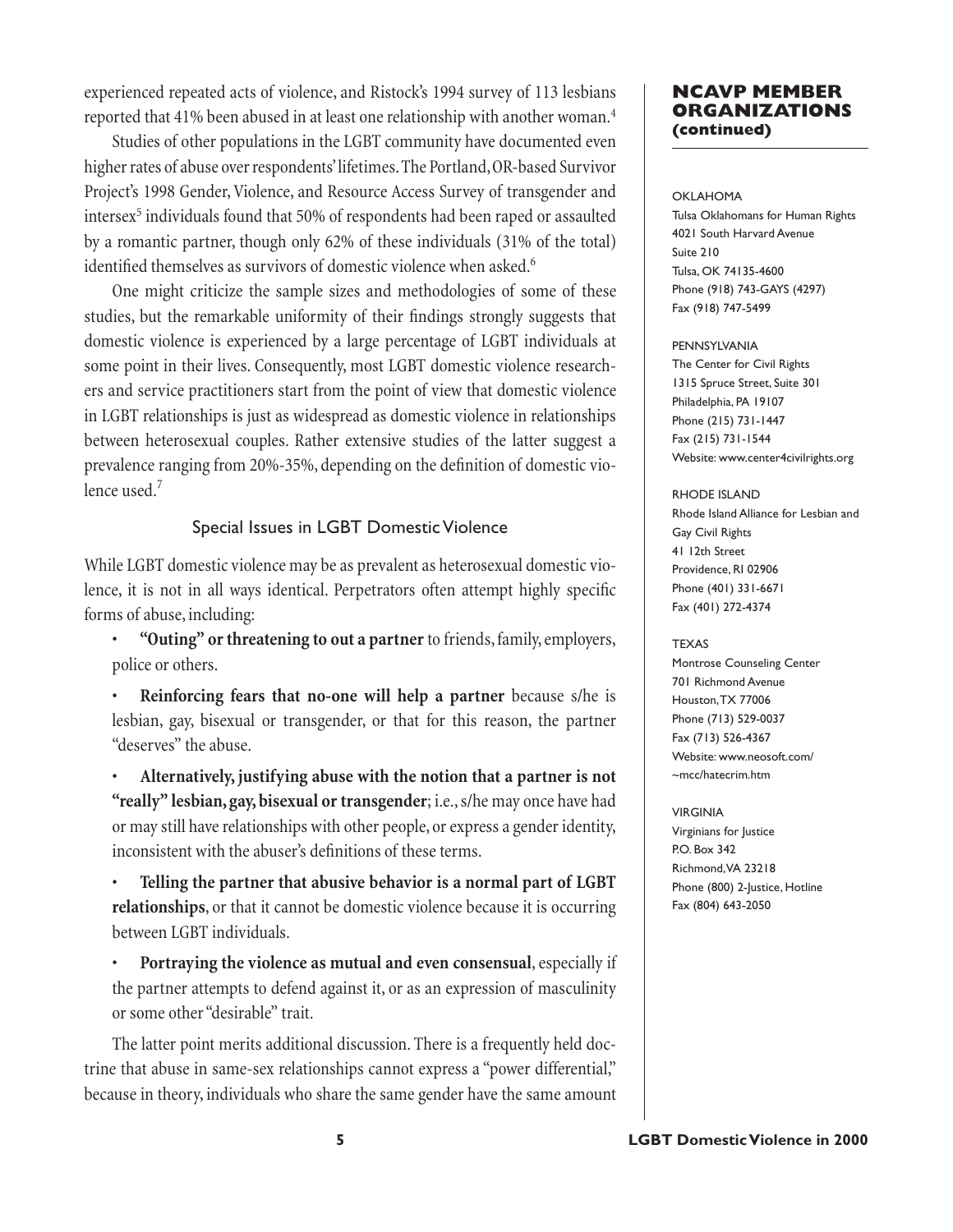## **NCAVP AFFILIATES**

The following two organizations, while not members of NCAVP in 2000, serve LGBT victims of domestic violence and contributed data to this report.

#### **CALIFORNIA**

**Queer Asian Women's Services** A Project of Asian Women's Shelter 3543 18th Street, #19 San Francisco, CA 94110 Phone (877) 751-0880 (crisis line) Phone (415) 751-7110 (office)

#### MASSACHUSETTS

**The Network/La Red:** Ending abuse in lesbian, bisexual women's and transgender communities P.O. Box 6011 Boston, MA 02114 Phone (617) 423-SAFE (hotline) Phone/Fax (617) 695-0877 (office) Website http://www.nblbw.org/

of power bestowed on them by a sexist society. As a result (this line of thinking goes) domestic violence in same-sex relationships must be "mutual," especially if the victim attempts to defend against the abuse.

Again, while NCAVP acknowledges the unique role of gender inequality in many cases of domestic violence, it does not believe that the former is intrinsic to the latter. Rather, power differentials between same-sex partners may be expressed in many other ways—including, for example, one partner's economic sufficiency, class, race/ethnicity, education, social background, or health status relative to the other. NCAVP can even cite cases in which birth order among adult siblings became the primary fulcrum of power seized upon by one of them to abuse the other.

In other words, NCAVP's view is that domestic violence *always* stems from some kind of power differential (and the ways in which an abuser learns to exploit it), such that the very idea of "mutual abuse" is founded on a false premise. It follows that a comprehensive response to domestic violence, especially between individuals who share the same gender identity, requires an assessment of power dynamics *as experienced by both partners in the relationship* as well as according to more generalized theories of social, political or economic oppression. This assessment is absolutely necessary, in fact, to determine the actual abuser and survivor in many domestic violence situations.

Another important point is that the prevalence of HIV/AIDS in the LGBT community tends to lead to other fairly specific outcomes in some cases of LGBT domestic violence, similar to those observed between heterosexual couples when one or both partners has HIV illness. For example, HIV illness can act as a potent emotional stressor that precipitates some incidents of abuse. In addition, the outcomes of domestic violence can become more serious when they directly or indirectly affect an HIV-positive person's health status, as in some of the examples below:

- The abuser may threaten to tell others that the partner has HIV/AIDS.
- An HIV-positive abuser may suggest that s/he will sicken or die if the partner ends the relationship (or alternatively, that the abused partner's health will fail). The threat may have the ring of truth, if the HIV-positive partner is dependent on the other for housing, nutrition, health care or other forms of support.

• An abuser may withhold, throw away or hide a partner's HIV medications, cancel medical appointments, or prevent the HIV-positive partner from receiving needed medical care. An HIV-positive abuser may even do the same things to him/herself, in an attempt to blackmail the partner.

• An abuser may take advantage of an HIV-positive partner's poor health by using it as a rationale to limit contact with other individuals, assume sole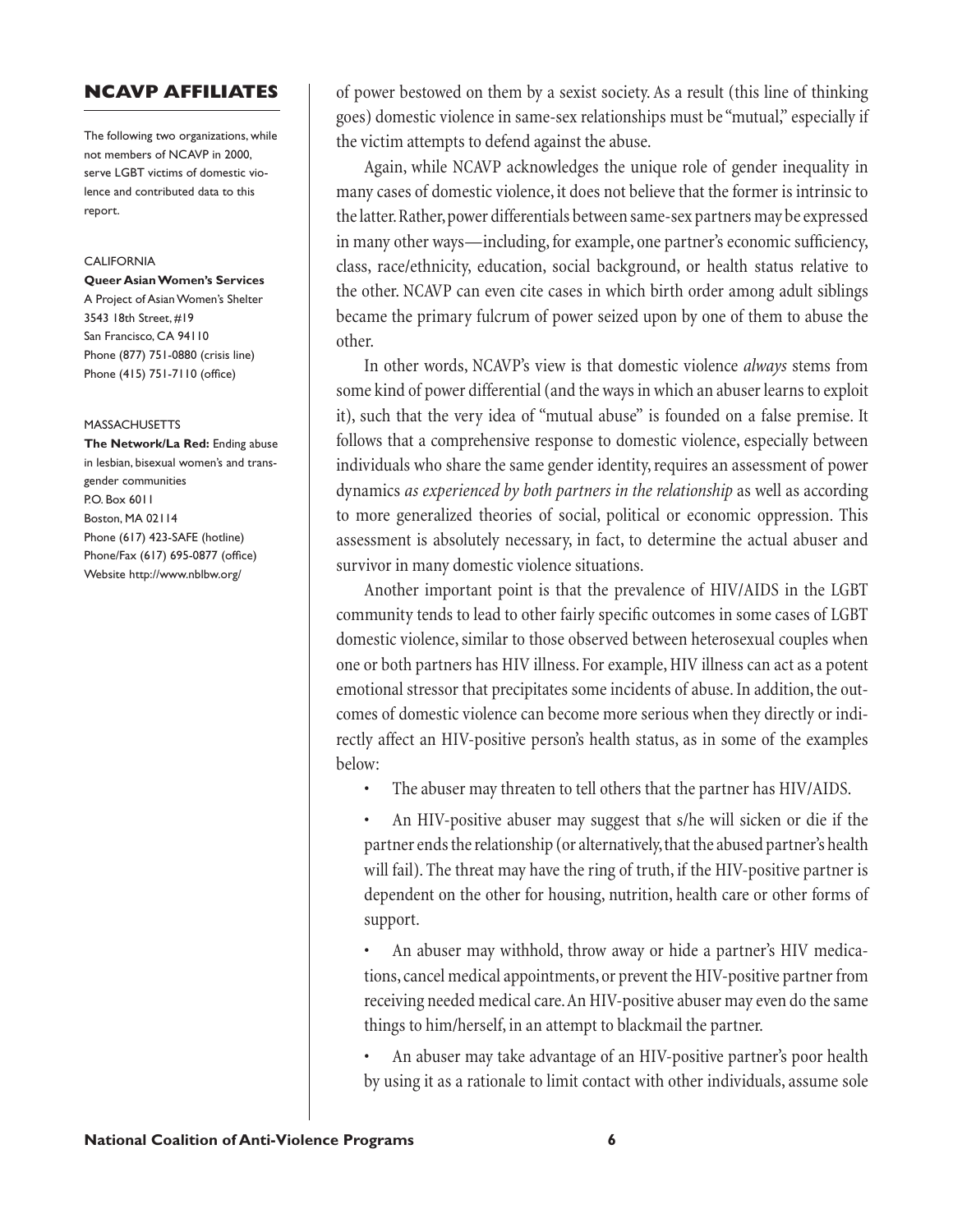power over a partner's economic affairs, and foster a partner's utter dependency.

The threat of physical violence can become more potent to HIV-positive victims, who may be too weak to defend themselves or may fear the HIVrelated complications (easy bruising, infections, slow or difficult healing) that can result from being subjected to physical harm.

An abuser with HIV/AIDS may infect or threaten to infect a partner.

## Barriers to Addressing LGBT Domestic Violence

There are many significant obstacles to addressing LGBT domestic violence, some of which are implicit in the observations above. Perhaps none is greater than the widespread belief, exploited by some abusers, that domestic violence does not occur in LGBT relationships. In our society, this belief finds expression in countless ways, including the near-absence of domestic violence programming and resources for people who are not heterosexual women (often justified by the notion, which was addressed earlier, that abuse between same-sex partners must always be "mutual").

Much has been made by some observers about the "silence" surrounding the topic of domestic violence in the LGBT community itself. It is certainly true that other issues, especially HIV/AIDS, have assumed greater prominence in the lives of LGBT individuals and consumed larger amounts of the LGBT community's capacity to respond to important health and social welfare needs. But it goes too far to describe domestic violence (in the words of one reporter in *Salon*) as the LGBT community's "dirty secret."8 Domestic violence generally is a phenomenon associated with profound attempts to conceal its occurrence, even by victims. Greater public awareness of domestic violence affecting heterosexual women is rather directly the consequence of the movements for women's liberation and significant public and private funding for educational and service efforts: factors not entirely applicable or not yet present in the LGBT community.

Further, the problem of domestic violence *is* beginning to receive broader notice in the LGBT community, especially where dedicated anti-violence organizations have established programs to identify and address its occurrence. These efforts continue to be hampered, however, by many other obstacles, including:

Poor or inconsistent law enforcement response. Police officers in general are more apt to view violence between LGBT individuals, especially partners of the same gender, as mutual or consensual abuse. Even among those who know better, few police officers receive the training necessary to distinguish the actual abuser in many incidents of LGBT domestic violence, such that the arrest of the victim is not an infrequent occurrence. In addition, many police officers continue to express homophobia themselves or at least act as its instruments in other contexts. The consequent fear of the police pre-

# **SURVIVOR NARRATIVES**

Several of the reporting organizations submitted individual survivor narratives along with aggregate incident data. These narratives are reproduced on the succeeding pages to provide a better sense of the scope and diversity of LGBT domestic violence, as well as its effects on victims. The name of the region at the beginning of each narrative indicates the location of the NCAVP member or affiliate that reported it. Names of persons have been changed, but demographic information reported about each survivor is accurate.

## **CHICAGO—***Ana, 25, transgender female, heterosexual, South American immigrant.*

**I had sex reassignment surgery a year ago and recently relocated to this area to attend school. I started dating Tom a week after arriving here. My English was limited and I had no friends in the States so I looked to Tom for emotional support. He was very gentle and loving and told me, "I will always love you for the woman you are." He was also very supportive of my educational goals and offered to help with my tuition costs. A month after we'd known each other, I moved in with him. That's when the violence began.**

**Tom told me that I cared more about my classes and homework than I did about him and that I would quit school if I really loved him. I stayed**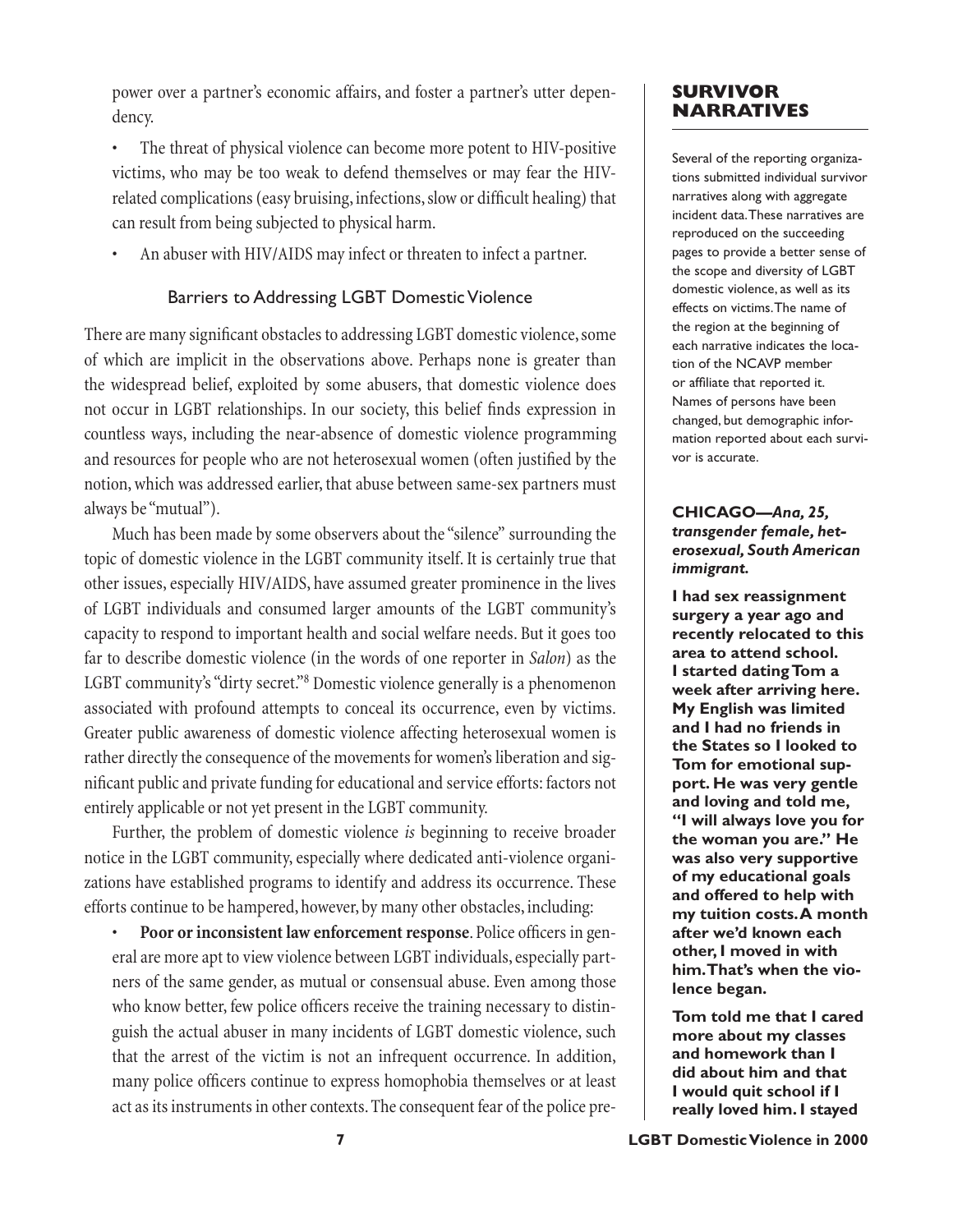**in school and he began calling me "he-she", "it", and "boy." He also said that he would tell others that I was born male if I ever tried to break up with him. I was frightened of how my classmates and supervisor at work would treat me if they knew I was transgender. After all, my own parents told me that I was no longer their child because I'm transgender.**

**I told Tom that I would try harder to be a better girlfriend. I began to clean the house, make all of the meals, and give my paychecks to him. I also began to skip classes to keep Tom pacified. I never thought he would physically hurt me. One evening, however, I came home to find Tom drunk and playing with a gun. He pointed the gun at me, yelled and berated me, and told me that he was going to kill me. I tried to leave the apartment but Tom chased me to the door, locked it, grabbed and choked me. I passed out. When I gained consciousness, he was raping me. He called me names then beat me unconscious.**

**The next morning, Tom apologized and told me he loved me so much that he couldn't help himself. He promised he'd never hurt me again. I eventually escaped after developing a safety plan with my counselor and relocated to another state. I haven't heard from Tom and pray that he never finds me.**

vents many LGBT victims of domestic violence from seeking the assistance of law enforcement themselves.

• **No access to family courts**. Family courts in many jurisdictions adjudicate domestic violence cases only between married and/or heterosexual partners who have a child in common. LGBT victims of domestic violence who seek judicial relief generally must turn to the criminal court system, which is not equipped to respond to their needs. Criminal courts may require, for example, that the abusive partner has been arrested or charged with a crime before considering a victim's petition for an order of protection or its equivalent, and may still deny that petition if the victim cannot present substantial proofs of injury and/or continuing endangerment. Criminal courts also do not provide access to the array of public and private domestic violence services that are considered integral components of many family court systems.

• **Lack of accessible and sensitive services**. Even if more victims of LGBT domestic violence could obtain access to family courts, they might still be denied many services—such as emergency shelter, medical treatment, financial assistance, psychosocial counseling, job training, legal services and many others—that these forums routinely prescribe for battered heterosexual women. The problem is especially acute for male and transgender victims of LGBT domestic violence who seek help from organizations that only serve women. But even lesbians are routinely denied access to many mainstream domestic violence organizations, ostensibly because their abusive female partners might too easily infiltrate them. Additionally, many service providers, like police officers, are not adequately trained to recognize the special dynamics apparent in many cases of LGBT domestic violence. Some may even designate as the "victim" whoever seeks their services first, putting other clients at risk by potentially including batterers in survivor service environments like shelters and support groups.

• **Victim's fears of being outed**. The abused partner may fear that coming forward as a victim of LGBT domestic violence will endanger relationships with family members, friends, a landlord, coworkers or an employer. Again, the lack of access by LGBT domestic violence victims to the family court system (where proceedings are generally kept confidential), coupled with the lack of meaningful civil rights protections for LGBT people throughout most of the country, makes the concern a legitimate one. Appearing in criminal court, the victim can obtain no guarantee that his or her situation will not be publicized in a variety of ways.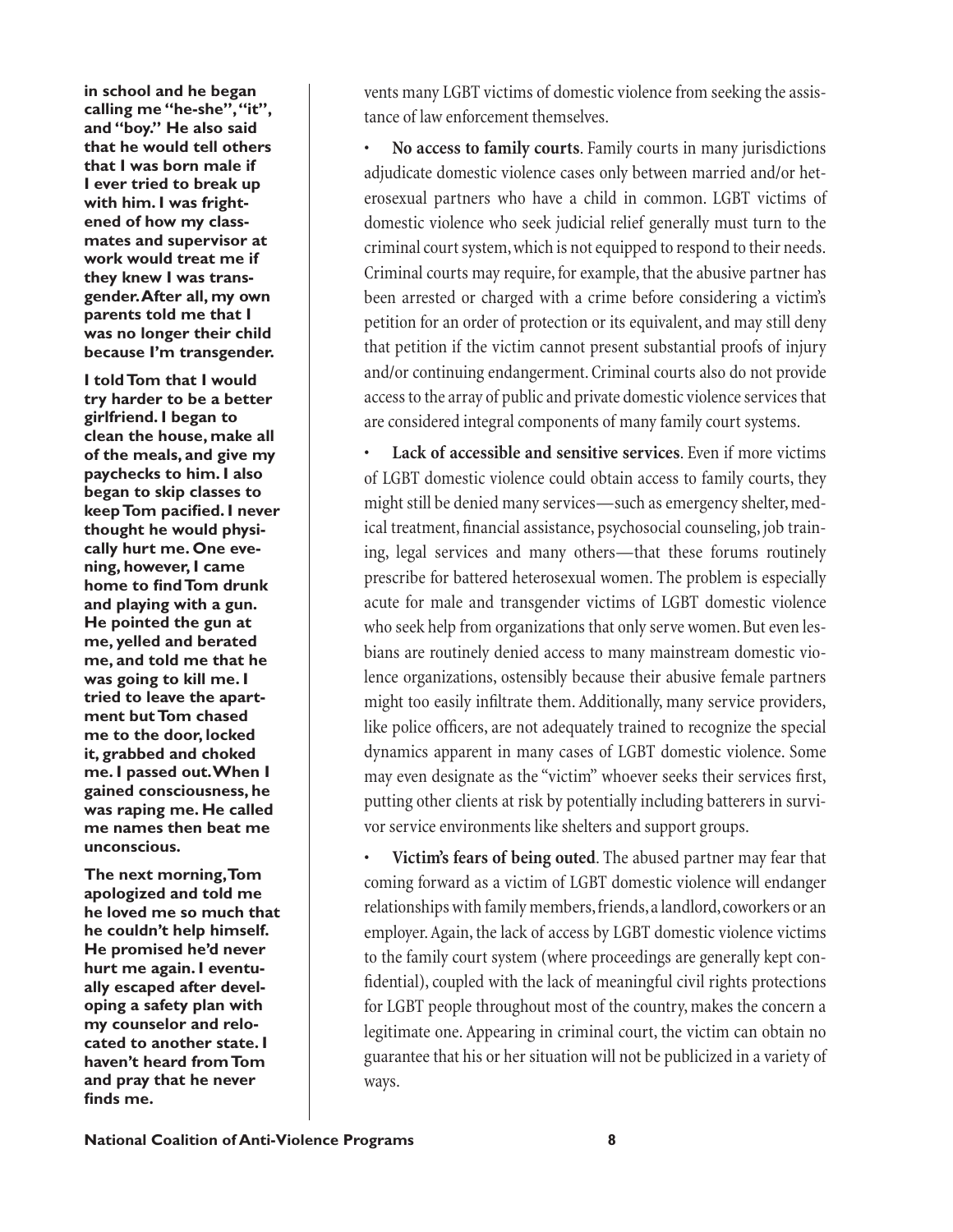• **Victim's hopelessness and/or fear of reprisals**. Understanding the barriers to addressing LGBT domestic violence, victims may become hopeless or fear reprisals even for making modest attempts to end the abuse. Many abusers play on this fear when they tell their LGBT victims that no-one will help them. Research suggests that the most dangerous time for a victim is when s/he seeks assistance or tries to exit an abusive relationship, so the fear is warranted.

These primary factors may be joined by several others, including, in the case of victims who live where there are one or more dedicated responses to LGBT domestic violence, ignorance that these services exist. LGBT anti-violence organizations generally lack the resources to publicize their services very widely, especially in the multiple ways needed to assure cultural, linguistic and social competency. The large expansion of cases reported in Los Angeles this year is a case in point: the local agency's receipt of public funding permitted it to engage in far more community outreach than before.

3. Gwat-Yong Lie and S. Gentlewarrier. 'Intimate Violence in Lesbian Relationships: Discussion of Survey Findings and Practice Implications', (1991) 15 Journal of Social Service Research 46, The Haworth Press.

4. Ristock, J. 'And Justice for All?...The Social Context of Legal Responses to Abuse in Lesbian Relationships', (1994) 7 Canadian Journal of Women and the Law 420.

5. Intersex people are those who "naturally (that is, without any medical intervention) develop primary or secondary sex characteristics that do not fit neatly into society's definitions of male or female." The Survivor Project, Guide to Intersex and Trans Terminologies, http://www.survivorproject.org/basic.html.

6. Courvant, Diana and Loree Cook-Daniels, 'Trans and Intersex Survivors of Domestic Violence: Defining Terms, Barriers, & Responsibilities', http://www.survivorproject.org/ defbarresp.html.

7. Lundy, S. 'Abuse That Dare Not Speak Its Name: Assisting Victims of Lesbian and Gay Domestic Violence in Massachusetts', (Winter 1993) 28 New England Law Review 273.

8. Davidson, Ross. 'Gay on Gay Violence', in *Salon* (2/97) http://www.salon.com/feb97/ news/news2970227.html.

### **SAN FRANCISCO —** *Betty, 25, female, lesbian, white, urban*

**When Tara and I began dating, it was with the understanding that we might eventually consider a committed relationship. Before doing that, I wanted time to make sure that I was making the best decision. Even though Tara had agreed to these terms initially, she put a lot of pressure on me to decide. When I did, I learned that Tara was dating someone else and I felt very betrayed. When I talked to her about it, Tara even denied that we had been dating. She pushed me against the sofa and, out of fear, I attempted to leave. Tara pulled me back down, wouldn't let me leave, and screamed about how crazy I was.**

### **BOSTON—***Javier, 34, male, gay, Latino, urban*

**I met Robert while I was on vacation in Los Angeles. Robert was handsome, charming, and swept me off my feet. We ended up spending every single minute together that I was in California. After I returned home, Robert and I talked on the phone twice a day.** 

**I flew back to L.A. the following month and spent several days with him. He was drinking a lot at that time and had just lost his job because he was drinking at work. He told me, however, that he lost the job because his boss was homophobic and I felt** 

<sup>1.</sup> Island, I. & P. Letellier. 'The Scourge of Domestic Violence', Gay Book # 9, San Francisco, CA, Rainbow Ventures Inc, Winter 1990, 14.

<sup>2.</sup> Island, D. & P Letellier. 'Men Who Beat the Men Who Love Them: Battered Gay Men and Domestic Violence', Harrington Park Press, New York, 1991, 27.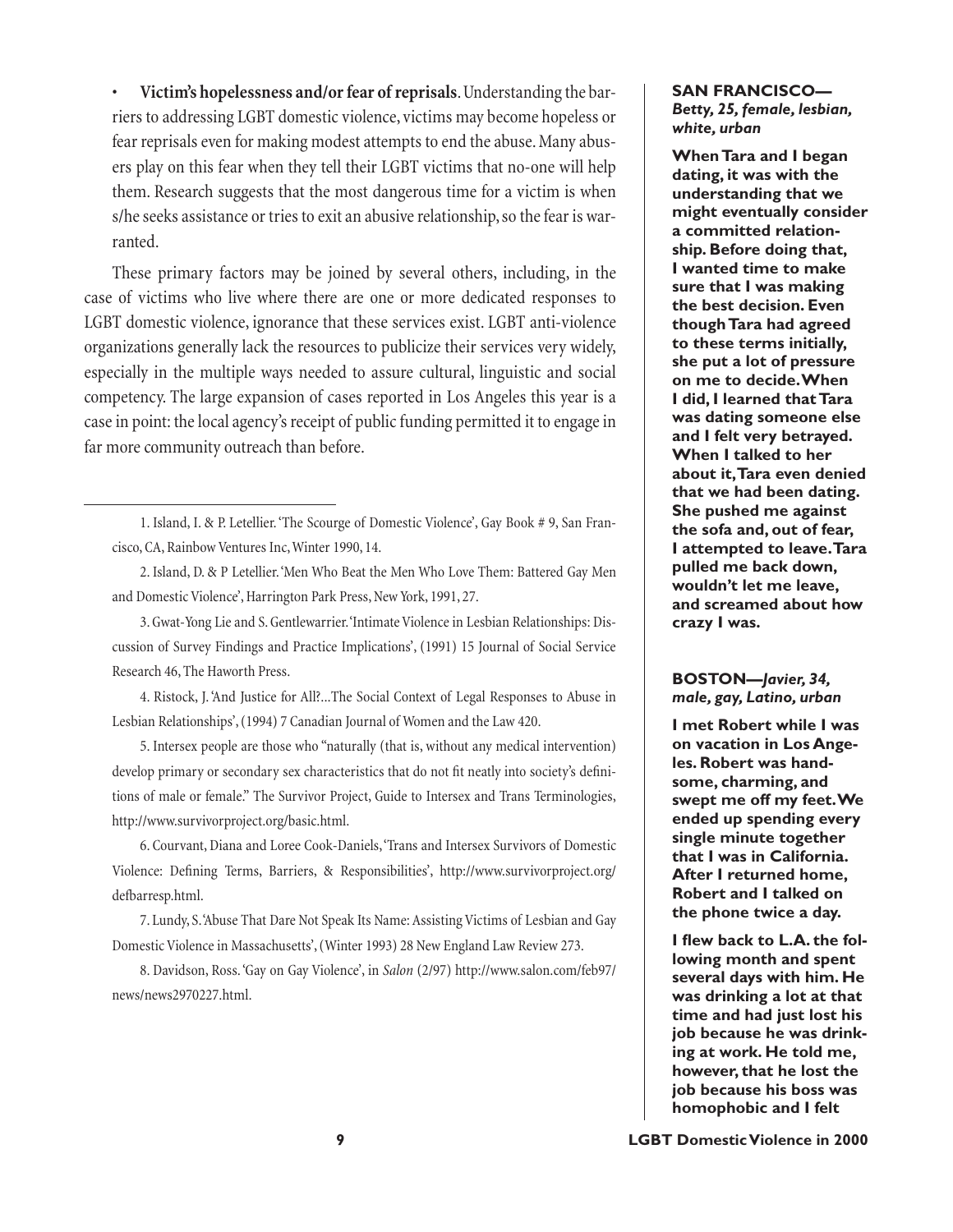**a lot of anger at the "system" for doing that to him. Because he had nothing to keep him in L.A. anymore, he returned to Boston with me. He told me that he wanted to be with me, couldn't imagine living his life without me, and that he was madly in love with me. I thought it was too soon for us to live together but I felt flattered by everything he said and we ended up moving in together.**

**We started fighting a lot. Robert got mad at ridiculous things and then I discovered that he was cheating on me. I confronted him and asked him to leave. Instead of leaving, he hit me and said, "Don't you** *ever* **tell me to leave this house!" The next day, he apologized and promised he'd never hit me again.**

**For the next two years, Robert beat me up on several occasions and finally broke my jaw. A week later, he knocked me into the wall so hard that I needed stitches in my head. I got a restraining order against him the following day. He called to apologize three days after it had been served. He was being so nice that I let him back into the house and, as soon as he was inside, he became abusive again. He broke the dishes and called me a "faggot spic." I called the police and they arrested him.**

**Later, Robert called me from the police station and said that since I got** 

**National Coalition of Anti-Violence Programs 10**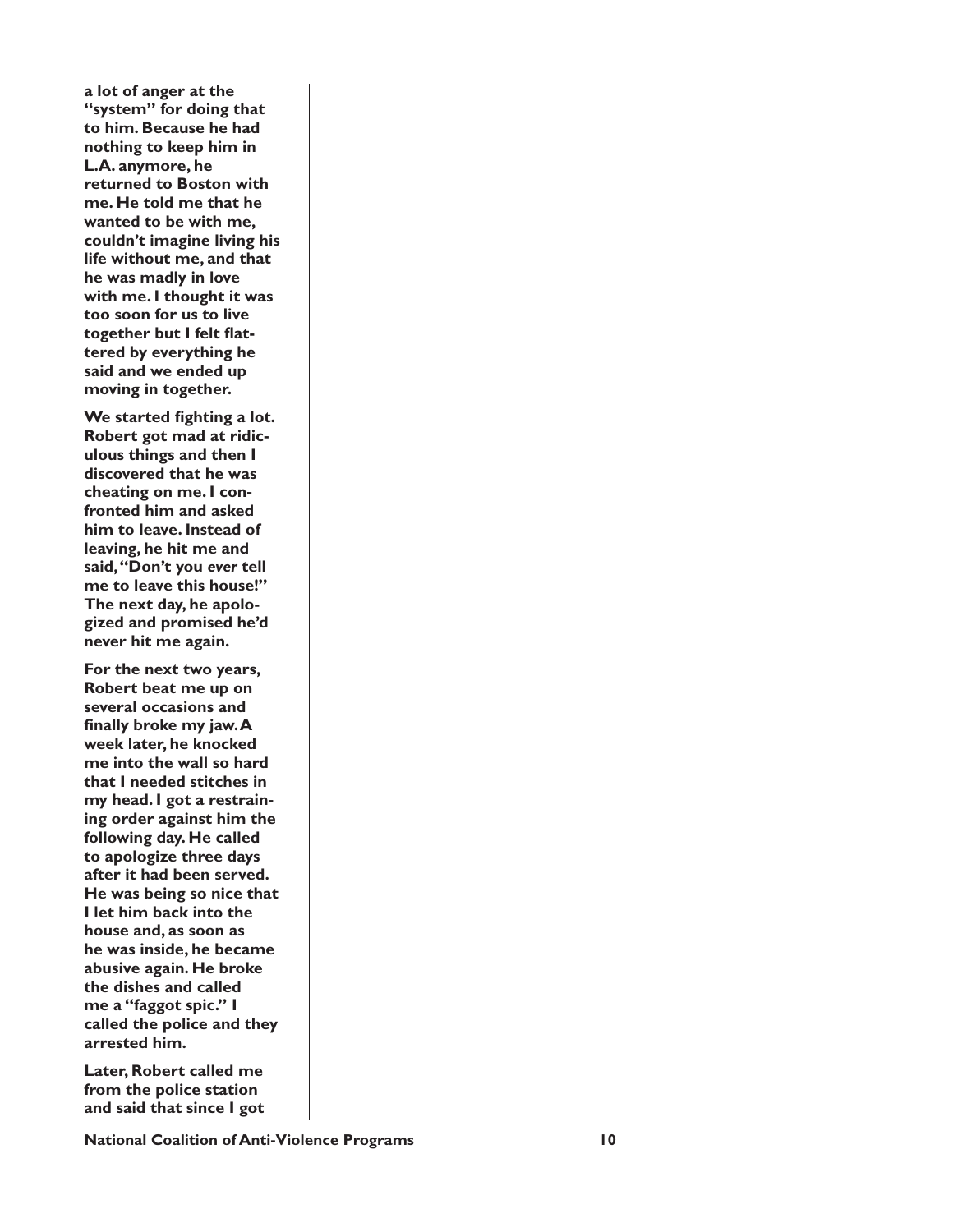# **YEAR 2000 STATISTICS**

# Number of Cases Reported

As noted in the Introduction, the twelve agencies that compiled data for this report documented a total of 4,048 incidents of domestic violence affecting LGBT individuals in 2000, compared with 3,120 reported by eleven agencies in all the same nine regions (except Minnesota, which added 36 cases to the 2000 total) in 1999. Even eliminating the reports from agencies that provided data in 2000 but not in 1999, the increase in reported cases is substantial, at 18.4%.

The most meaningful increases in reported cases occurred in Los Angeles (from 1,356 to 2,146, to account for 53% of the national total in 2000), Chicago (from 46 to 109) and Boston (where two agencies reported a combined increase in cases from 289 to 397). Reported cases decreased in New York City (from 510 to 471) and in San Francisco (where three agencies reported a combined caseload in 2000 of 691, compared with 741 in 1999).

Also as noted in the Introduction, caseloads in excess of 100 were recorded in only five of the reporting regions: San Francisco, Los Angeles, Chicago (with 109), Boston and New York City. Four other regions—Colorado, Minnesota, Columbus and Cleveland—each reported smaller numbers of cases, ranging from 36 in Minnesota to 91 in Columbus. Still, in every one of the latter, the number of cases in 2000 exceeded the number reported in 1999.

# Murders

The local NCAVP member in New York City was alone among the participating agencies this year in reporting five murders and at least one murder-suicide attributable to LGBT domestic violence. All of the deaths occurred in New York except for one, which was reported to the agency from Florida (an unusual occurrence).

It should not be assumed that these were the only LGBT domestic violencerelated murders that occurred last year throughout all regions represented in this report. Three of the six murders reported from the NCAVP member agency in New York City, for example, initially came to the attention of its Bias Violence Unit, which strives to identify and investigate *any* homicide involving LGBT individuals. In several past instances, NCAVP has been the first to characterize murders like the ones described below as instances of domestic violence:

• **A 30-44 year old white lesbian woman was killed by her female partner's estranged husband in Syracuse, NY, in February 2000**. The victim had experienced domestic violence with her husband, and the couple had separated. The victim was watching television with her lesbian partner when the estranged husband broke in through an open window in the back of her house.

**him arrested, I should bail him out. I did bail him out but I didn't let him come home with me. Several days later, I returned to court to request a year's extension on the restraining order. Even though the judge told Robert that he would be arrested again if he came near me, he kept calling and asking that I forgive him and take him back. Hoping that he'd changed, I let him back in the house a couple of times but he was violent each time.**

**Two months ago, I visited my family in Puerto Rico. When I returned to Boston, I heard that Robert had moved back to the West Coast. I hope he really did. I'm getting phantom hang-up calls at least once a day from anonymous numbers and I fear that it might be him.**

# **NEW YORK—***Charlene, 32, female, lesbian, woman of color, disability, urban*

**I've been with my partner, Rhonda, for three years. Our relationship is very deep, often in ways that I've never experienced before. All of my friends envy me. I have asthma and sometimes have to stay in the hospital. Rhonda is the only one who has ever been there for me.**

**There's also a crazy side to our relationship and some wild fights. The last time we fought, Rhonda chased me up the fire escape with a**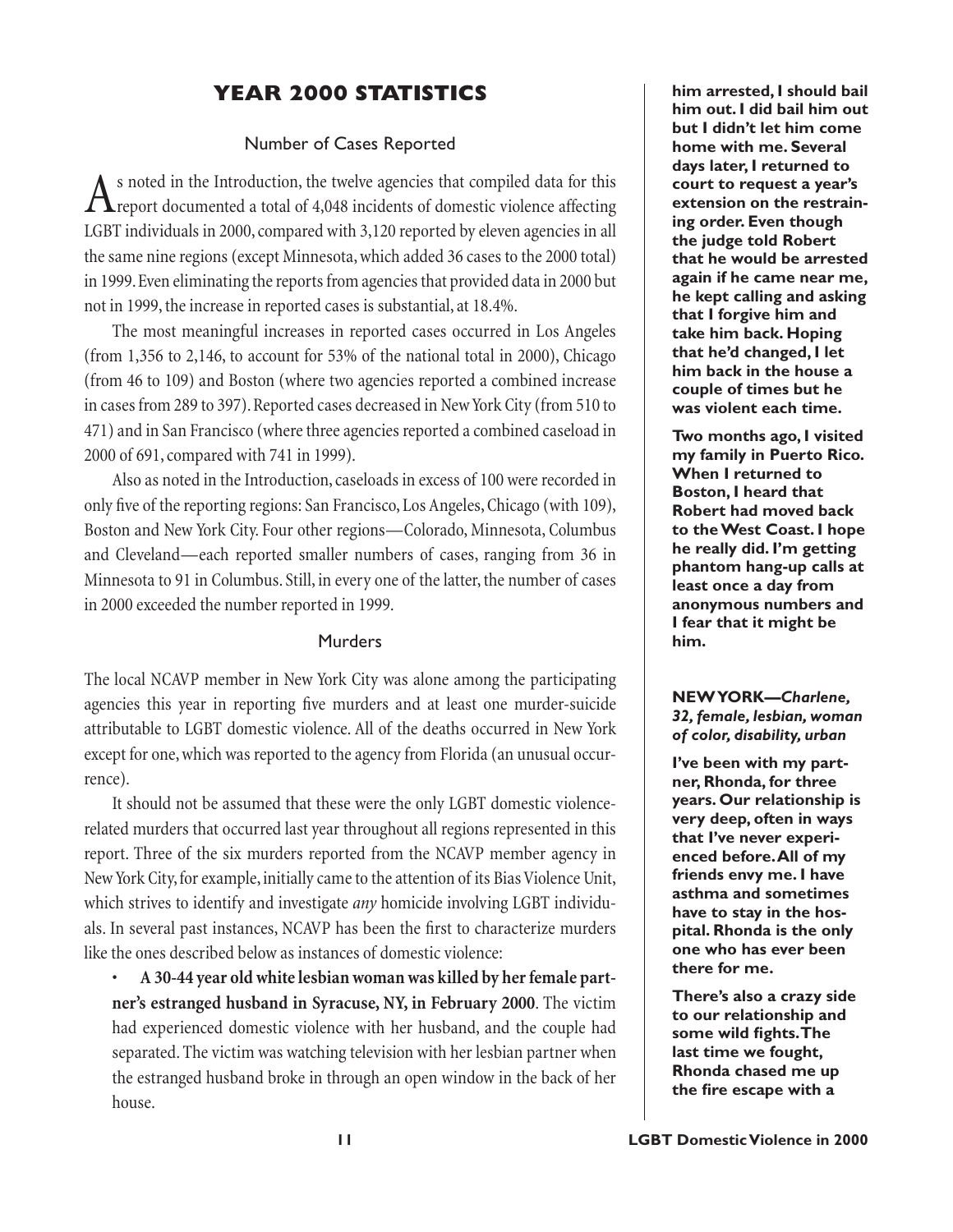**knife. I escaped by climbing down the fire escape on another building.**

**Rhonda calls me at work all day. I have a new job and have to keep covering to make it look like clients are calling. She knows that. Some days I'm so nervous, I have a hard time doing my job. And whenever I see a car like Rhonda's, my heart skips. I worry all the time.**

**Rhonda served time but she won't tell me what she served time for. She told me that she's killed before. I don't know if it's true but I feel trapped. I never thought it would be like this with a woman.**

**The NYC Anti-Violence Project helped me to think about how to stay safe when I'm with Rhonda. They also told me about domestic violence shelters and Orders of Protection. I keep a log at work just in case. and I even have the name of a domestic violence police officer who I can call.** 

**As a woman of color and a lesbian, I don't really want to take this to the police if I can handle it myself but it helps to know that there are people who understand and don't minimize it because my partner is a woman.**

### **SAN FRANCISCO—**

*Linda, 24, transsexual female, heterosexual, Latina, urban*

**When I first met Chuck, our relationship was wonderfully romantic. Just** 

• **New York's upstate Crime Victims' Board reported a domestic violence murder/suicide in July 2000**. A 40 year-old gay white male was shot by his lover, also a white male in his 40s. The second man then turned his gun on himself. Both men were pronounced dead upon arrival at the hospital.

• **The remains of a 19 year-old gay African-American man were found in Queens, NY, at the Alley Pond Park**. A man walking in the woods discovered a plastic container containing a bleached skull, a foot, loose teeth and a pair of trousers. The words "Gay nigger number one" were written on the skull, along with what appeared to be a Social Security number. Police traced the number to a missing person, and proceeded to notify the parents that their son's remains might have been found. The victim's stepfather reacted violently to the news, and after a seven-hour stand-off with police, shot himself to death. Police investigated the case for nine months, but never made an arrest. In December 2000, the case was turned over to New York City Police Department's Hate Crimes Task Force to be investigated as a bias-motivated crime. *Note: NCAVP has recorded this case as a potential domestic violencerelated homicide due to the very unusual behavior of the dead stepfather, who remains a prime suspect in the case.*

• **A 38 year-old gay man was found fatally beaten in his Jamaica, Queens apartment**. A second victim, another gay man, was later found in a local hospital, in critical condition. Police arrested a suspect who is also gay. They believe the motive for the assaults to have included jealousy.

• A **middle-aged gay Latino male was found dead in Prospect Park, Brooklyn, in June**. The man was a day laborer in the city. It was learned that he was killed by his roommate with the possible assistance of his cousin. Police believe the death was related to an argument over money.

• **A 48 year-old gay white male high school teacher in North Miami Beach, FL, was killed by a 20 year-old gay white male**. The two had reportedly met months earlier in an Internet chat room. Police said the murder was the result of a domestic dispute. The victim was repeatedly struck with a 15 lb. dumbbell until he lost consciousness. Afterward, the perpetrator fled the scene in the victim's car.

### Gender Identity of Victims

In 2000, 1,893(46.8%) of the LGBT domestic violence victims reported to NCAVP identified themselves as female, and  $1,938$  (47.9%) as male. An additional  $3.0\%$ identified as transgender (the vast majority male to female), while the gender identity of 2.3% was reported "unknown." These figures do not differ substantially from the ones recorded for 1999, when a smaller number of agencies served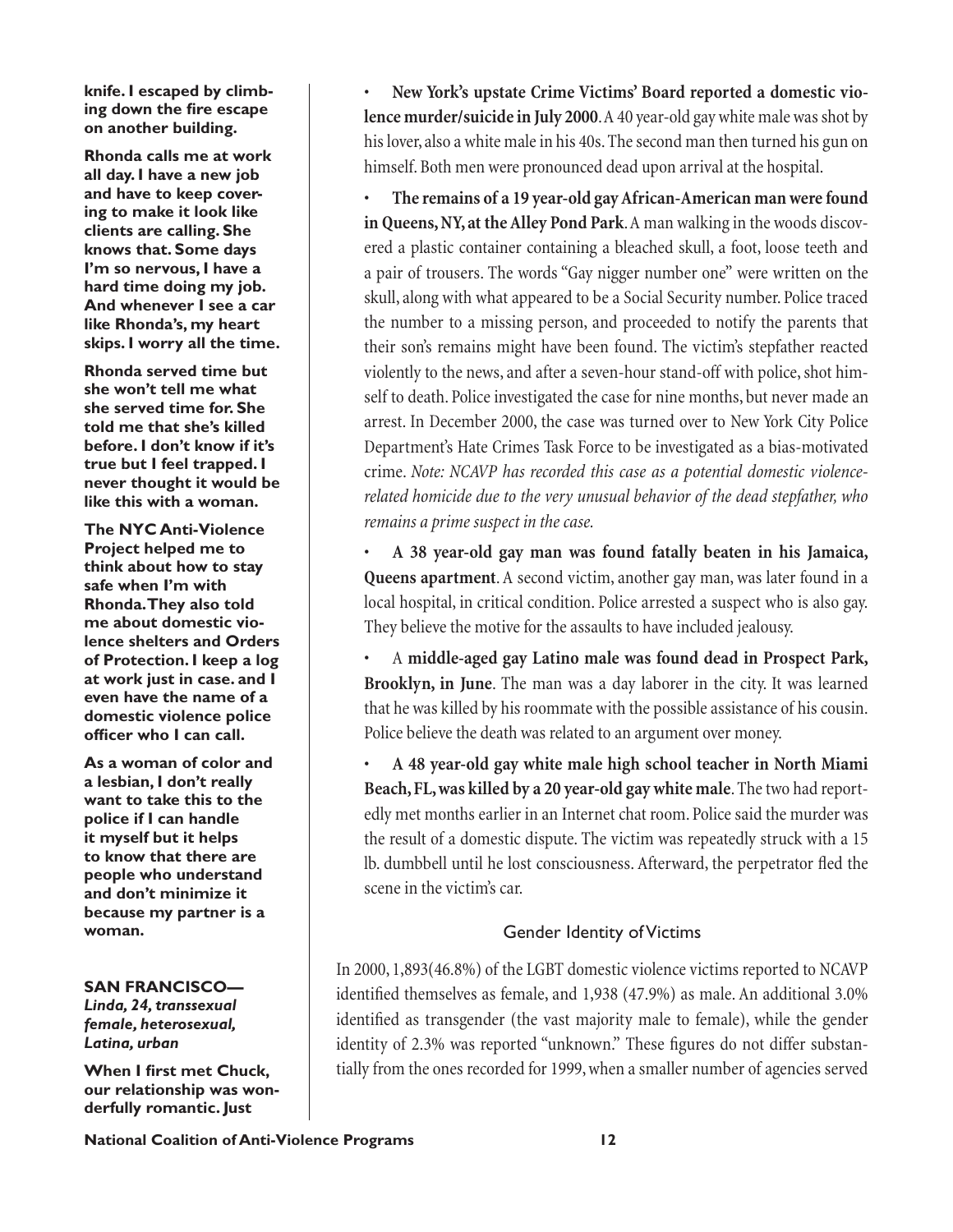a victim population that was 47% female, 50% male, and less than 3% transgender.

It should be noted, however, that the relative distribution of gender identity among domestic violence victims reported to NCAVP probably bears little relation to its distribution among LGBT domestic violence victims generally. Not only the Queer Asian Women's Services of the Asian Women's Shelter in San Francisco, but also the Lesbian, Bisexual, Transgender Anti-Domestic Violence Program of W.O.M.A.N., Inc. in the same city and The Network/La Red in Boston primarily serve women. Eliminating these agencies from the 2000 total (and leaving only the ones that serve people of every gender), the reported victims in 2000 were 38.9% female, 56.6% male, 2.4% transgender and 2.0% unknown. But this result, too, is skewed, because it cannot be guessed how many of the female victims reported to NCAVP would have accessed services at one of the more general LGBT domestic violence service agencies, if they had not had the choice of going to organizations that primarily serve women. In general, NCAVP member organizations that provide domestic violence responses to people of every gender encounter more men and transgender victims than women, for the reason that most of the former have no other place to turn.

Still, the relatively broad distribution of victims across genders demonstrates that gender identity alone has little predictive value in assessing who is likely to seek domestic violence services within the LGBT community. Of course, much more resourceful study is needed to assess whether gender identity plays no significant role in LGBT domestic violence, or whether its role is one that cannot be characterized from the limited data reported to NCAVP.

**Gender Identity of Victims**



**two months into our relationship, however, he began to abuse me physically, emotionally, and economically. He expected that I pay for everything, cook for him on command, and do all of the housecleaning. On many occasions, Chuck hit me and threw me against the walls and around the apartment. When I tried to leave him, he threatened to kill me.**

**Not long ago, I felt ill and tried to rest. Chuck demanded that I get up and make his dinner. When I told him that I felt too sick to get out of bed, he dragged me out of bed and tied my hands behind my back with shoelaces. He said, "You're sick? Let me cure you!," dragged me into the bathroom and filled the tub with cold water. He pushed me into the water and told me he'd drown me if I didn't make his dinner. I was really frightened that he would kill me. I told him that I couldn't cook because I was so sick.**

**He pulled me from the water, opened my mouth, forced me to swallow a handful of ibuprofen tablets, then demanded that I take off my wet clothes. When I did, Chuck forced himself on me while saying, "It's your duty to have sex with me!"**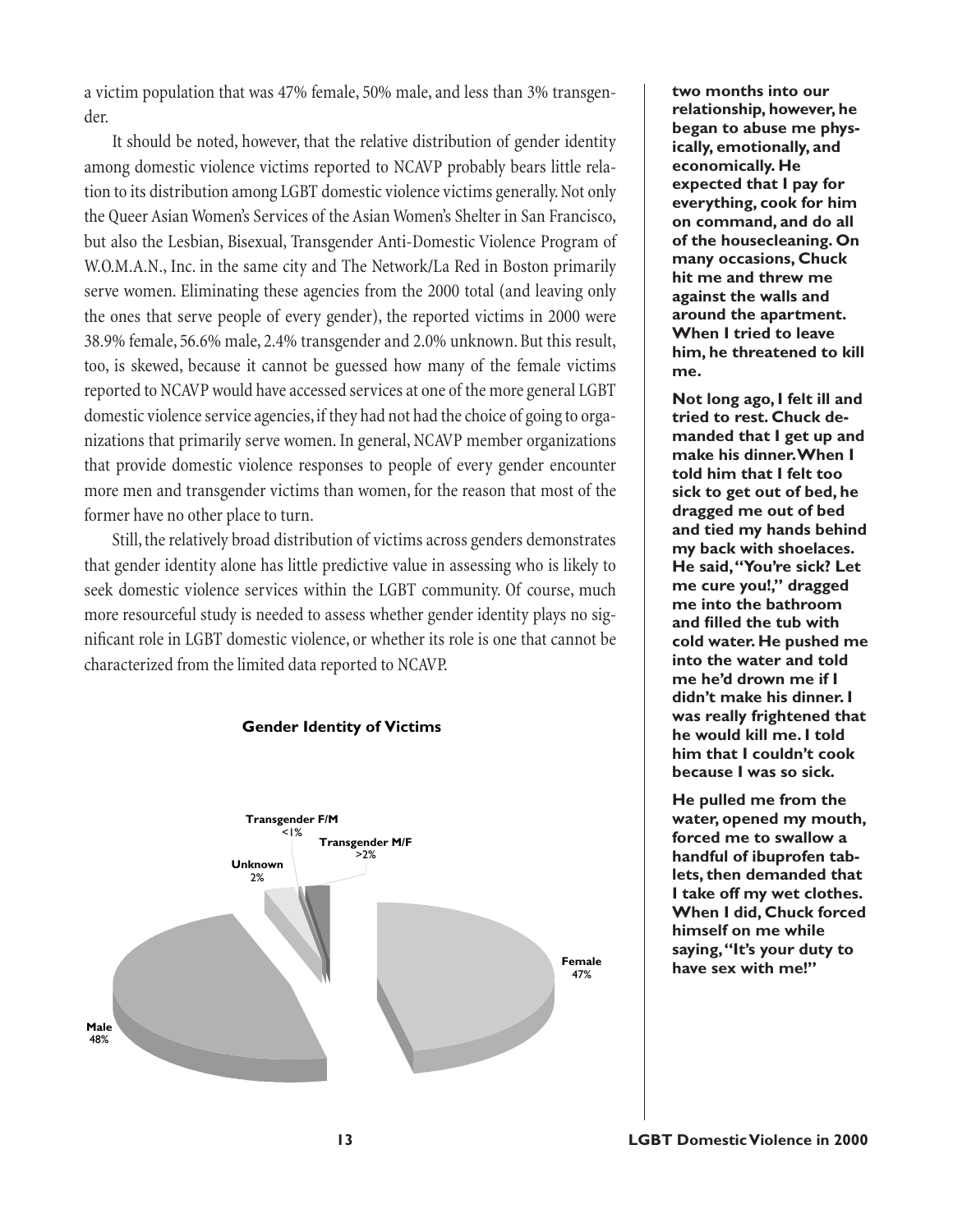### **CHICAGO—***James, 36, male, gay (not out), African American, urban*

**I called the crisis line after my partner told me, "I'm going to find your daughter and rape her. That's what you get for fucking with me." I had left my partner, Derrick, after ten years of emotional, financial, physical and sexual abuse. I'd been a prisoner in my own home.**

**When I met Derrick, I owned my own company and condominium and was doing very well. I had joint custody of my daughter and shared every other weekend with her. After being with Derrick for a year, my success evaporated. Derrick would hit me for no reason, make me sleep on the bathroom floor, force me to have unsafe nonconsensual sex with strangers (he wouldn't allow me to use condoms), and would yell at and hit my daughter.** 

**When I tried to reason with Derrick and plead for my daughter's safety and mine, the violence escalated. I eventually became HIV positive after being raped by the men that Derrick brought into our home. Derrick stabbed me several different times but I usually didn't go to the hospital for treatment of my wounds. The one time that I did go to the emergency room, Derrick told the doctors that I was clumsy and that I had cut myself while preparing dinner.**

# Sexual Orientation of Victims

Among all the victims reported to NCAVP last year, 69.6% identified themselves as lesbian or gay. This percentage is considerably less than the 84% documented in 1999, but the primary reason is that one participating agency in Boston did not report information about the sexual orientation of its 335 clients, helping boost the percentage of "unknowns" in this category from 4% in 1999 to 14.6% in 2000. Eliminating all unknowns from the 2000 total, the population that remains is 81.5% lesbian or gay, 9.0% bisexual, 7.4% heterosexual and 2.0% questioning or unsure: proportions largely consistent with those reported for 1999.

For reasons described in past editions of this report, even the adjusted figures should be approached with caution. Some people seeking services from LGBT agencies may identify themselves as "lesbian" or "gay" even if they might describe themselves as "bisexual" or "questioning" in most other contexts. Conversely, some individuals who say they are bisexual do so as an alternative to describing themselves as lesbian or gay: identities they may not wish to express for reasons that have little if anything to do with their actual gender or affectional preferences.

It is also likely that some bisexual individuals will try to seek assistance from mainstream service providers, if the domestic violence they experience occurs within the context of an opposite gender relationship. So, too, may some selfidentified lesbian women who experience continuing victimization by past male partners (one of the murder cases described earlier presents just such a scenario, which is not uncommon).



**National Coalition of Anti-Violence Programs 14**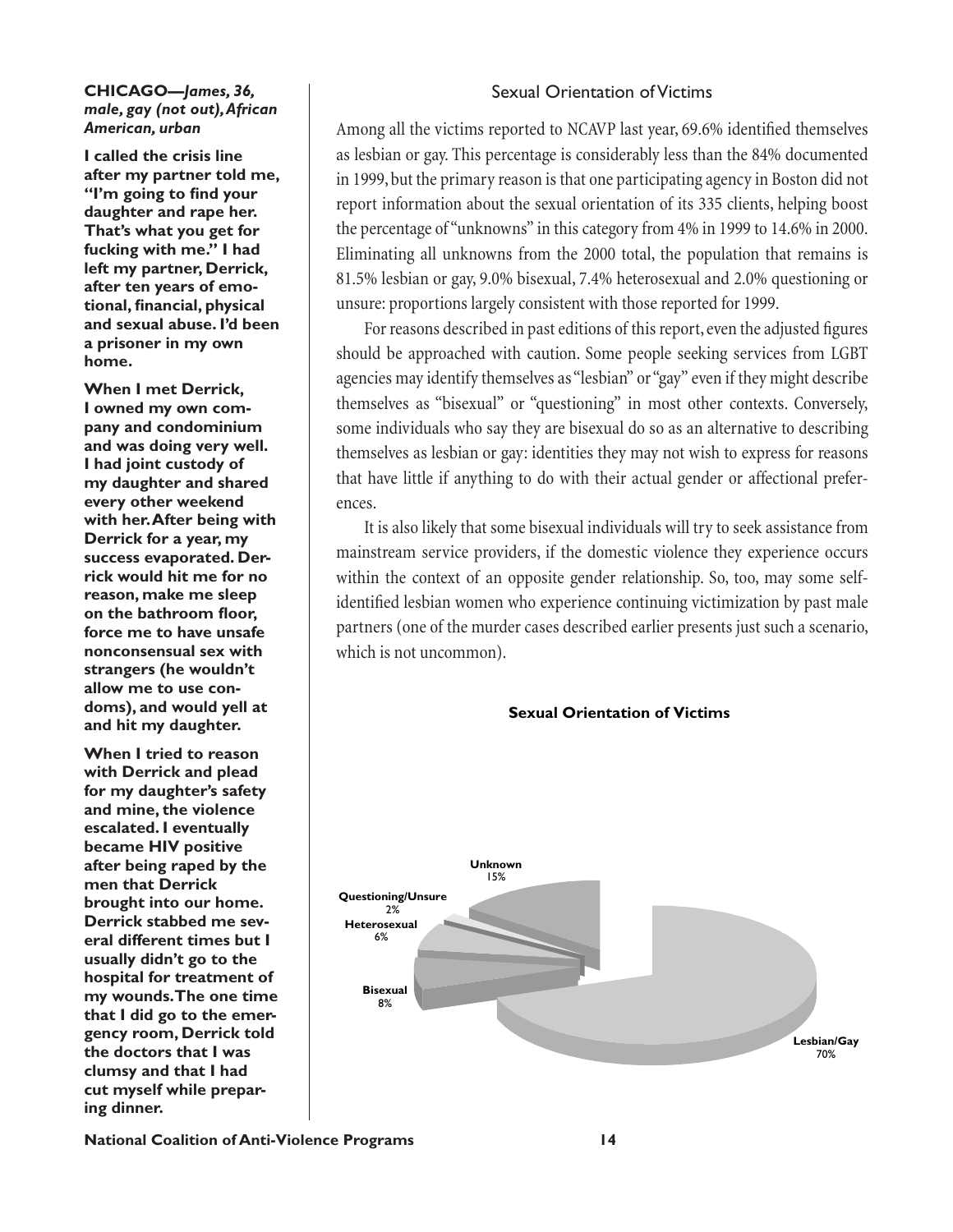Bisexual victims are also likely to be undercounted if the agency from which they seek services "constructs" the sexual orientation of the victim based on the gender identity of the abusive partner, and does not explicitly ask how the victim perceives him/herself. In general, however, NCAVP member agencies strive to avoid such assumptions at all costs.

Among the heterosexuals accessing domestic violence services at LGBT agencies, there may be a variety of motives. Some are transgender individuals who identify themselves as heterosexuals as the result of expressing a specifically male or female gender identity and forming relationships with those of the opposite gender. Others are HIV-affected individuals who seek services from LGBT agencies because the latter are expert at addressing the occurrence and consequences of domestic violence involving HIV-affected partners. Finally, some are people who choose to access services at a particular LGBT agency because of its reputation, advertising, location or for other reasons. These reasons might include that they are beginning to question their sexual orientation, or that they do no see people like themselves reflected in the public advertising or outreach of other domestic violence service providers.

## Age of Victims

A plurality of victims reported in 2000 (1,801 or 44.5%) were between the ages of 30 and 44 years old. 586 victims or 14.5% of the 2000 total were aged 23 to 29, and 368 or 9.1% between 18 and 22. Victims between 45 and 64 accounted for another 353 reports or 8.7%, while those in the over-65 and under-18 categories amounted to 0.4% and 1.7%, respectively.



**I became increasingly fearful for my daughter's life as well as my own. I told my ex-wife that our daughter could no longer visit but I couldn't explain why to her—Derrick would have killed me. She went to court and was granted full custody. Derrick didn't permit me to go to court that day and told me that I didn't deserve to be there.**

**We had numerous friends who saw my black eyes, cuts, bruises and the silence. One of them confronted Derrick and Derrick refused to speak to him again. Derrick continued to reduce our social life until we were totally isolated and only had each other —exactly the way he wanted it.**

**I lost my six-figure income, my condo, my daughter and my health. Derrick and I continue to live together in public housing but I can't leave because I'm afraid that he'll kill my daughter and make my life a living hell. I'm in therapy now and working on a safety plan. I can't leave Derrick until I know that my daughter will be safe.**

## **SAN FRANCICO—***Zolo, 40, male, gay, African American, urban*

**I moved in with Manny after we dated for two years. He started getting angry over simple things, became jealous of my success, and began abusing me emotionally. The abuse continued to esca-**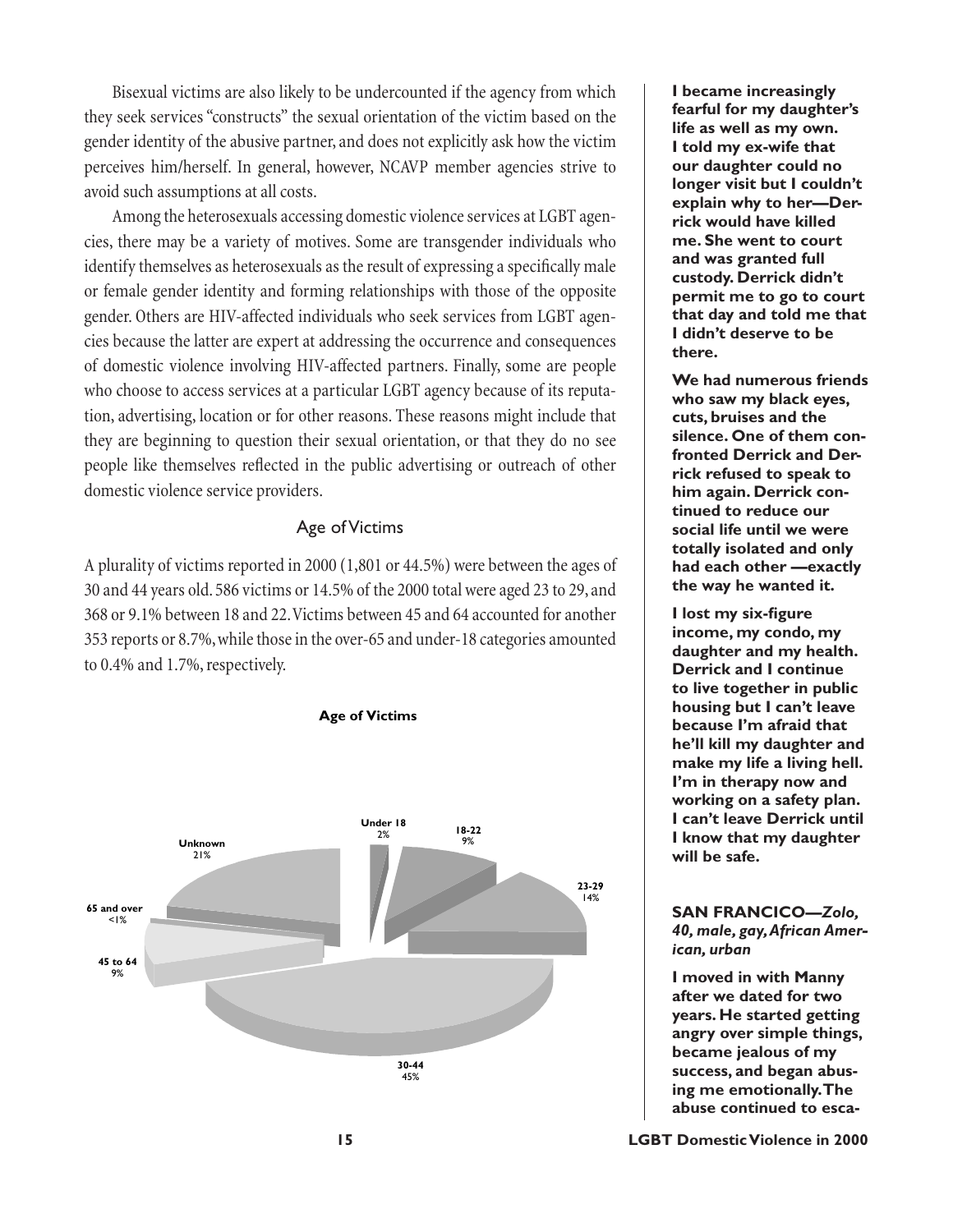**late. I attempted to justify Manny's behavior by telling myself that he'd had a really hard childhood. Manny was using drugs and I started using them too because I was becoming so depressed. During one argument, Manny injured me and we decided to separate. We got back together because I wanted to give the relationship one last chance after drug rehabilitation but the abuse started again. I left Manny and filed for a restraining order.**

## **COLUMBUS—***Darla, 29, female, bisexual, rural*

**I'm a 29 year old bisexual woman living in rural Kentucky and I'm becoming active in the SM/BD community. I've been married for nine years and my husband, James, has been emotionally abusive throughout our relationship and often goes into rages and punches holes in walls, sometimes only inches from my head.**

**When I started to explore my identity online, James was curious and seemed interested in playing along but it quickly became another opportunity for him to hurt me. He told me that he was interested in experimenting, encouraged me to download images, then gave them to my parents. Despite his active participation, he convinced my parents and friends that I'm in a "cult" and that my chil-**

These age distributions are not substantially different from the ones reported in 1999, although there was significant growth in the absolute number of clients in the under-18 category. However, for 854 or 21.1% of the victims in 2000, ages were reported "unknown," largely because of differences in the ways some non-NCAVP members participating in this report recorded age information about their clients.

The fact that 85.8% of all the victims whose ages were identified in 2000 were between 23 and 64 primarily reflects the circumstance that virtually all the agencies participating in this report have been designed to serve adults. NCAVP believes that in actuality, domestic violence affecting younger and older LGBT individuals occurs with much greater frequency than is documented here, because few of its members or affiliates have dedicated youth or senior outreach programs. As a case in point, the growth in the number of cases reported among victims aged 18 to 22 occurred primarily in Los Angeles and Colorado, where outreach to younger people became a prominent part of the local NCAVP members' work in 2000. Their experiences emphasize once more the dependency of individual reporting behavior on an organization's visibility to a variety of LGBT subpopulations affected by domestic violence, and its perceived capability to respond to a diverse set of cultural and social identities and needs.

# Race/Ethnicity of Victims

The race/ethnicity of LGBT domestic violence victims reported to NCAVP also remained largely unchanged in 2000. The largest number of victims (1,767 or 43.7%) continued to be white, compared with 45% reported in 1999. The next highest percentage was recorded for Latina/o individuals (610 or 15.1%), followed by African Americans (450 or 11.1%) and Asian/Pacific Islanders (117 or 2.9%). Both the Latino and Asian/Pacific Islander percentages declined slightly from their 1999 figures of 17% and 4%, respectively.

Members of other racial/ethnic groups continued to account for a very small percentage of domestic violence victims in 2000, less than 5% combined. These groups included Native Americans, Arab/Middle Easterners, multiracial individuals, individuals classified as "other" and individuals identified as Jewish (a category tracked by NCAVP because of this population's vulnerability to bias-related violence). It should be noted that the numbers of Jewish and multiracial victims were almost certainly underreported, since many may have identified themselves as members of another racial/ethnic community. Also, a very small percentage of victims (<0.2%) appear to have reported themselves as members of two or more specific racial/ethnic communities. There were no significant changes in any of these categories between the two years.

Again, few general conclusions can be drawn from NCAVP's limited data about the racial/ethnic distribution of LGBT domestic violence victims as a whole. One of the agencies reporting in 2000 serves a specific racial/ethnic constituency,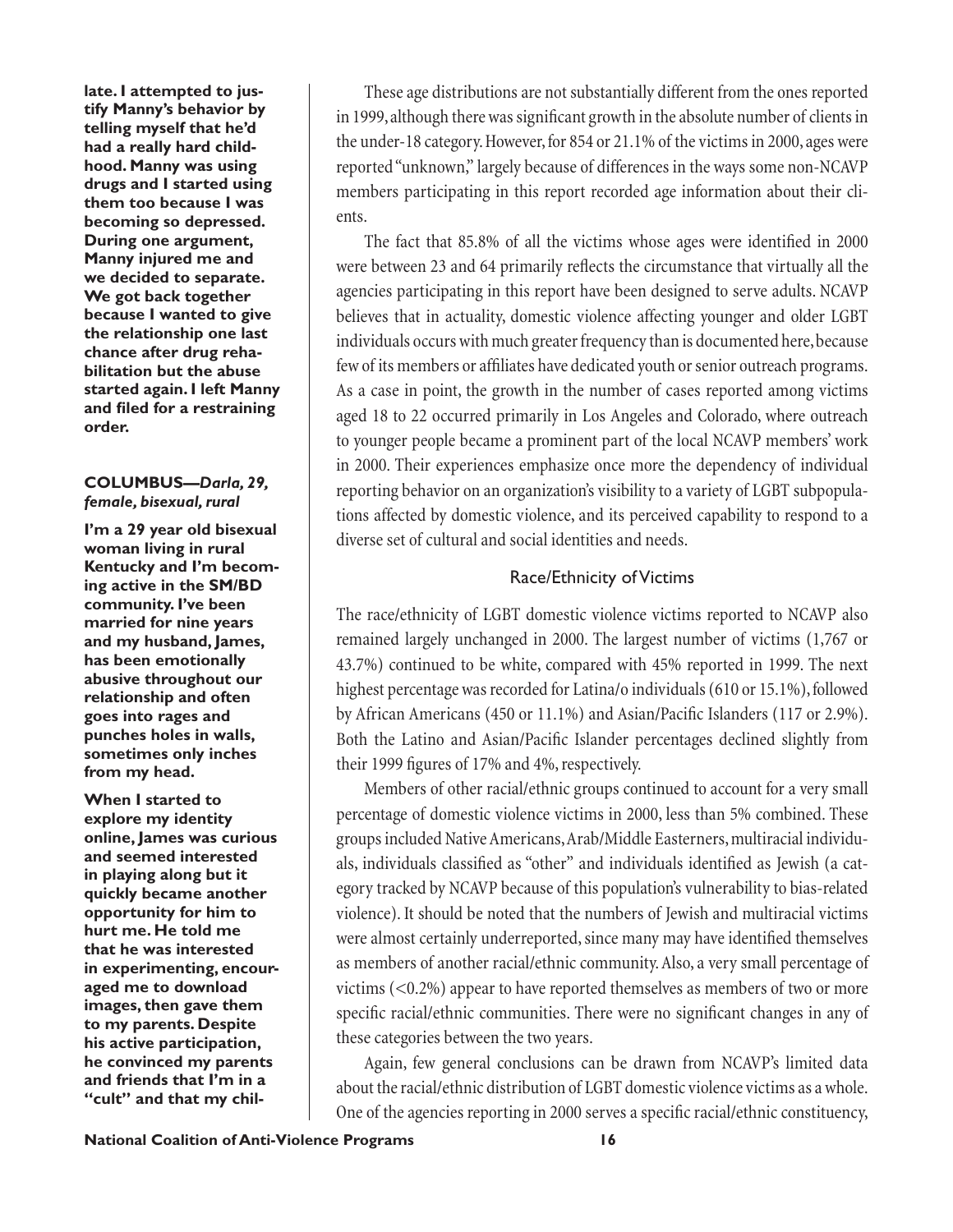### **Race/Ethnicity of Victims**



while most of the others have varying degrees of capacity to provide culturally and linguistically competent outreach and services to all the diverse elements of the LGBT community. Barriers to reporting domestic violence in some communities of color may be even greater than described elsewhere in this report, especially if the victims have additional reason to fear or mistrust the police. Finally, large numbers of LGBT people in every racial/ethnic community do not identify themselves as such or willingly seek services from LGBT-identified organizations, and this phenomenon may be more frequent among people in some communities of color.

## Other Information Recorded About Incidents

NCAVP member agencies recorded a significant amount of additional data about cases of LGBT domestic violence in 2000, including information about crimes/ offenses, injuries, perpetrators and police response. For the reasons outlined in the Introduction, however, these data are not presented here, but may nonetheless inform the observations made in some of the local NCAVP member reports that follow. Readers seeking more specific information about the incidence and characteristics of LGBT domestic violence are encouraged to read through all the local reports, as well as contact individual NCAVP members with specific questions or concerns. In particular, some NCAVP members are preparing much more comprehensive local reports about their domestic violence services in 2000, of which it is only possible to present brief summaries in this document.

**dren are in danger. He recently threatened that I will not see my kids again if I try to end our marriage.**

**A year ago, after a really bad fight, I tried to contact a battered women's shelter in my state. When I explained my situation, the hotline worker hung up on me.** 

**Because I live in a small town where everyone knows everyone else, I'm afraid to get help in my community and usually have to look for help online.**

# **LOS ANGELES—***Jason, 16, male, gay, Asian, urban*

**I left home at 16 when my parents found out that I was gay. My mother cried a lot and my father called me a "freak of nature," beat me up pretty badly, then told me that he no longer considered me to be his son.**

**I took all of the money I had and bought a bus ticket to California. I'd heard about Hollywood and figured that I could find a job and an apartment. Things didn't exactly work out like I'd planned. I couldn't find a job because of my age but some friends that I met on Santa Monica Boulevard told me how easy it was to turn tricks and make some easy money.** 

**Although some of the guys were gross, I just pretended that they were Eric—the first guy I had a crush on—to make it bearable. Occasionally,**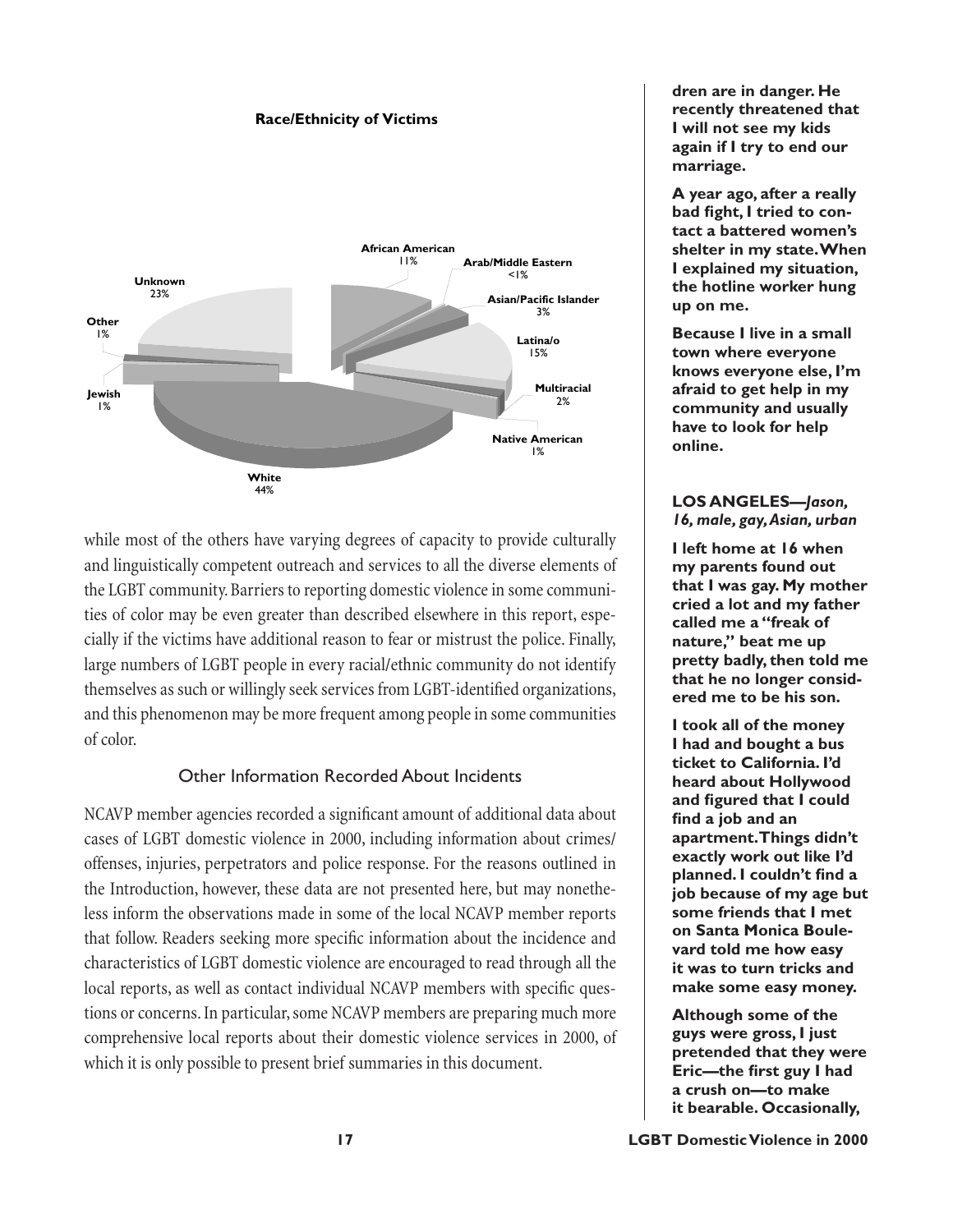**someone would try to make me do something that I didn't want to do and would hit me when I refused.**

**Julio picked me up one night after I'd been in Hollywood about a year. He seemed different that all of the others. He took me to dinner, told me that I was beautiful, asked me questions about myself and seemed really interested in me. When he paid me, he always gave me double or triple the amount we had agreed on and, eventually, he began picking me up almost every night.**

**Julio asked me to move in with him two months after we met. I knew I was in love with him and couldn't wait to start our life together.** 

**He wouldn't give me the keys to his house because he said that for "security reasons", he didn't want his keys "floating around." When I was home alone though, I felt trapped because the security door would automatically lock behind me when I left. I was also not allowed to use the telephone because he didn't want me to keep in touch with "the other trash from the streets."**

**Things were going pretty well until Julio and I had our first disagreement. He'd been drinking and was angry at me for breaking a plate when I was washing it. I tried to apologize but he just kept screaming about how inconsiderate and** 

**National Coalition of Anti-Violence Programs 18**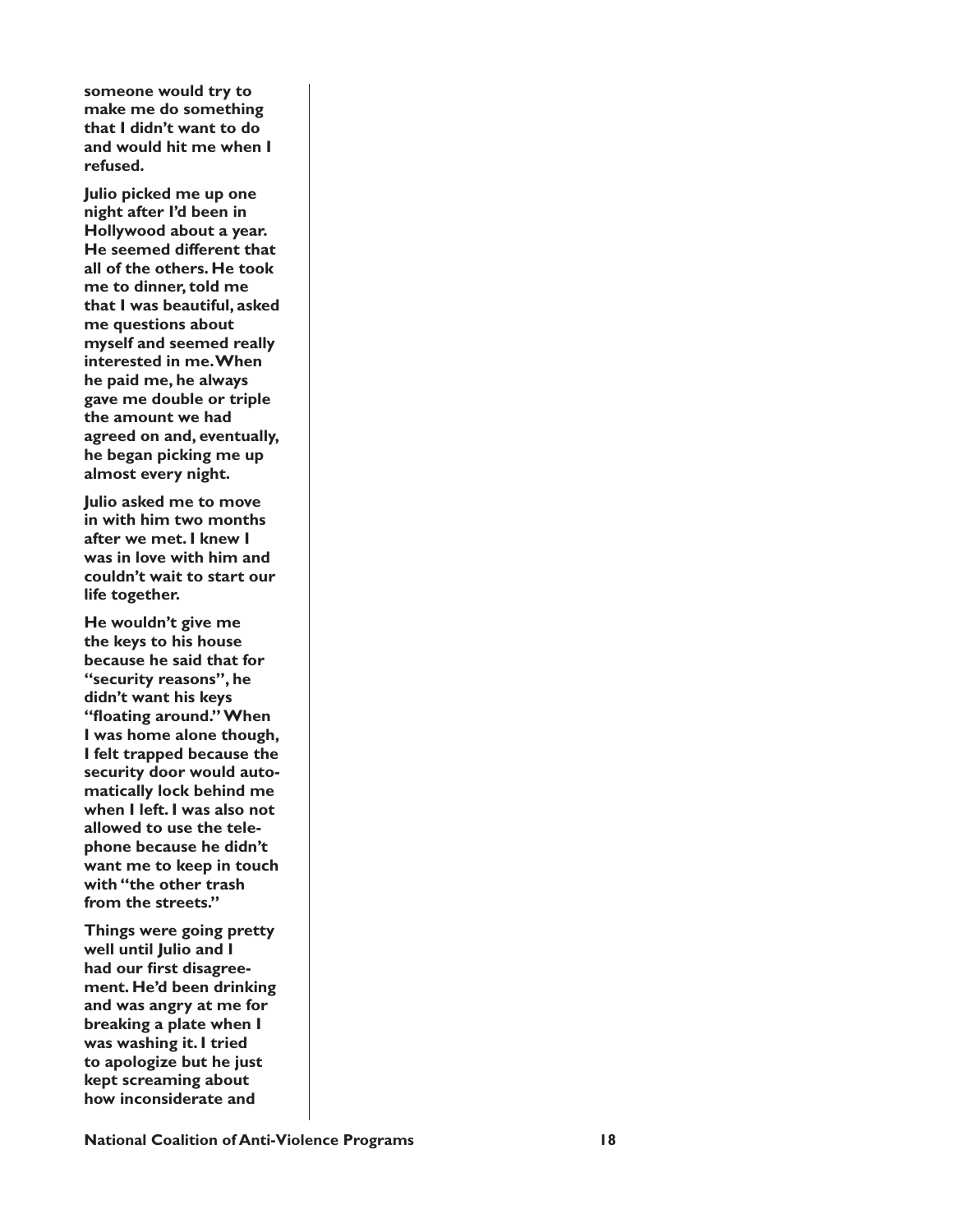# **LOCAL REPORTS**

The following local reports were prepared directly by NCAVP members. They  $\blacksquare$  have been edited slightly to ensure consistency of presentation.

# **Los Angeles, CA**

The L.A. Gay & Lesbian Center's STOP (Support, Treatment, Outreach/Education & Prevention) Partner Abuse/Domestic Violence Program serves lesbian, gay, bisexual and transgender victims and perpetrators of domestic violence and offers a broad range of services including survivors' groups; a court-approved batterers' intervention program; crisis intervention; short-term and ongoing counseling; prevention groups and workshops; criminal justice advocacy; specialized assessment; LGBT domestic violence training, education and consultation; and prevention services for those at risk.

Reported cases of LGBT domestic violence in Los Angeles increased from 1356 in 1999 to 2146 in 2000. 95% of these cases were reported to, assessed by, or brought to the attention of the STOP Program, the Mental Health Services Department, the Anti-Violence Project or the Youth Services Department of the L.A. Gay & Lesbian Center. In fact, 62% of all clients seen by the L.A. Gay & Lesbian Center's Mental Health Services Department reported or were assessed with domestic violence. The remaining 5% of 2000's total number of cases were reported to organizations in Los Angeles other than the L.A. Gay & Lesbian Center that track and maintain information about the number of LGBT clients that they serve.

Since 1996, the STOP Program has seen a consistent increase in the number of persons who report domestic violence or who are assessed with it. While that increase has been attributable to progressively expanded domestic violence programming by the L.A. Gay & Lesbian Center, the most recent increase is due in large part to funding for domestic violence prevention activities from the California Department of Health Services, Maternal and Child Health Branch. With receipt of this funding beginning in July 2000, the STOP Program was able to hire staff for its prevention activities and subsequently increased its outreach and community education efforts, in addition to expanding collaborative efforts with other Southern California service providers.

The STOP Program has developed and maintains strong collaborative relationships with the L.A. County Domestic Violence Council, the West Hollywood Partner Abuse Education Task Force, the Statewide California Coalition for Battered Women, the Gay and Lesbian Community Center of Greater Long Beach and numerous other organizations devoted to preventing and addressing domestic violence in California. As a result, the number of service providers that requested and received training about LGBT domestic violence increased in 2000, and there was a broader distribution of LGBT-specific domestic violence prevention materi**selfish I was. When he told me that he was going out to meet his friends, I started crying and told him that I didn't want to be locked in the house alone. I tried to block his way.** 

**He hit me with the door and pushed me away. I grabbed him by the back of his shirt and, when it ripped, he fell forward onto the sidewalk. He hit his head and it started to bleed. I took my shirt off and tried to wipe the blood but he pushed me away and said he was going to call the police. I got scared and ran away.**

**I went back later that night and things seemed calm. Julio told me that everything was going to be okay and I fell asleep in his arms. I was awakened a few hours later by the police who took me away in handcuffs. I was charged with domestic violence, sentenced to three years probation, and mandated to attend a batterers' group for 52 weeks.**

**SAN FRANCISCO—** *Simone, 54, female, lesbian, white, urban*

**I was with my abusive partner, Tasha, for ten years. Tasha and I met one another through a mutual friend, began dating, then moved in together several months later. In the beginning of our relationship, I emotionally and financially supported Tasha but she eventually began having difficulty controlling her**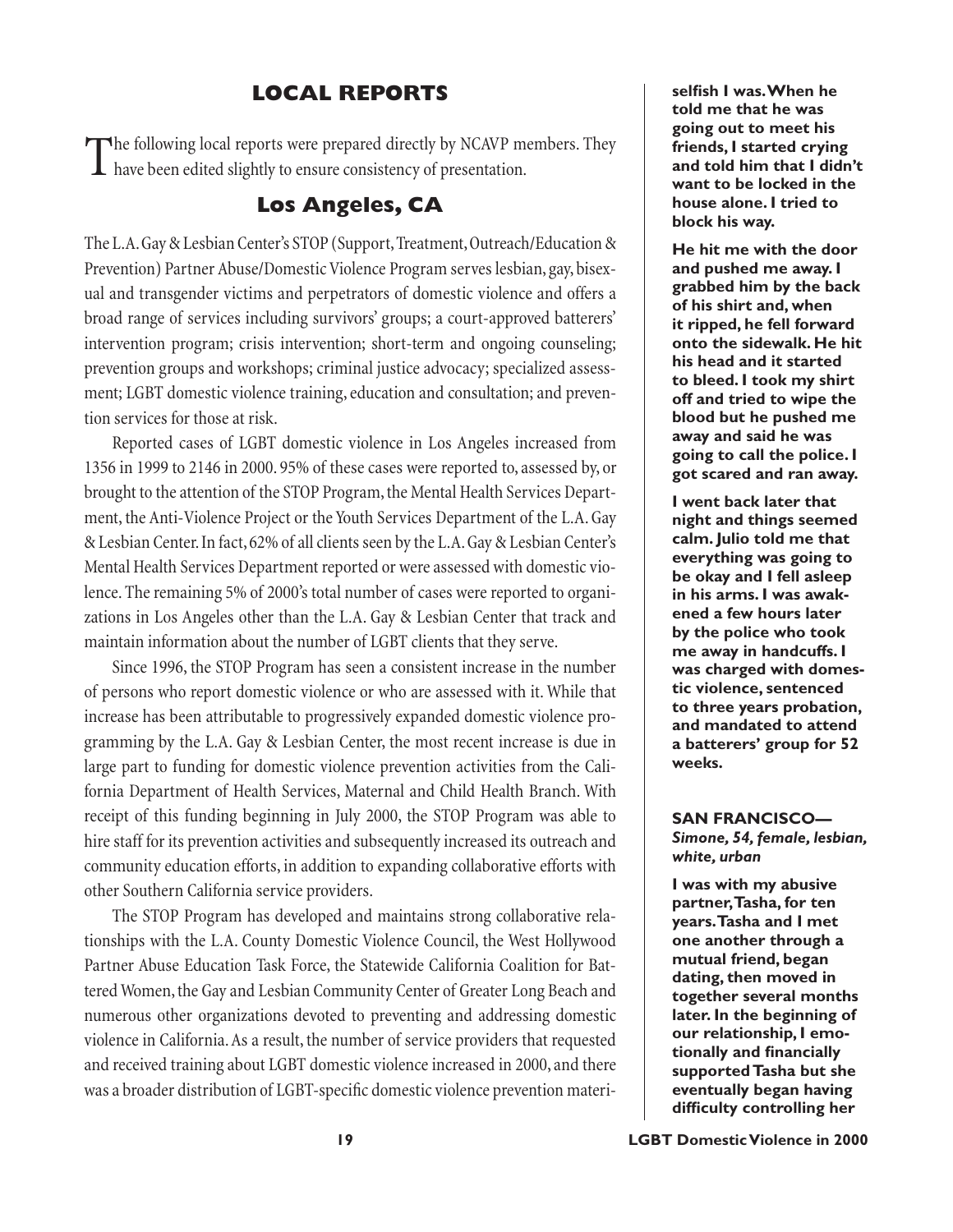**anger and would become verbally abusive and insult me for no apparent reason.** 

**She ordered me around, degraded me, was very jealous of my friends and even my pets. Then she began to physically mistreat my dog. Whenever I attempted to leave, Tasha would threaten suicide. The abuse continued to escalate. Tasha shoved me, pushed me, pinned me against walls, threw objects at me, and drove recklessly to scare me.**

**The most recent incident occurred when I told Tasha that I didn't want to go on vacation with her. She exploded and started yelling, "I want you out of this house," and threw my clothing and other belongings out of our home.** 

**I left and was too frightened to return. I eventually came back to pick up my belongings and Tasha pushed and shoved me, threatened to melt the hard drive on my computer, and said, "If you take anything from this house that is mine, you will draw your last breath."** 

**Tasha threatened to kill me two more times while we were breaking up. On one of those occasions, I called the police. When they interviewed Tasha, she told them that I had attacked her. Although we no longer live together and I'm attempting to resolve all** 

als throughout L.A. County and Southern California. Also, the number of regional domestic violence programs and service organizations that track LGBT cases more than doubled from 2% in 1999 to 5% in 2000, but the vast majority of domestic violence organizations still did not track or differentiate LGBT client data.

While the courts in California have slowly begun to standardize batterers' treatment as well as the participation and attendance of batterers in courtapproved programs regardless of sexual orientation or gender identity, criminal justice personnel continued to inadequately assess LGBT cases and failed to apply consistently equal standards throughout 2000. As in 1999, the STOP Program saw an increase in the number of LGBT persons mandated to batterers' treatment in 2000. And because of the unavailability of LGBT-specific batterers' intervention programs and the acute need for them, the STOP Program became one of the largest batterers' intervention programs in Los Angeles County, where there are 140 other court-approved programs designed primarily for the heterosexual population. In addition to the increase in court-mandated numbers, the STOP Program also saw an increase in the number of primary LGBT victims mandated to batterers' treatment.

The highest number of cases were reported in January and November of 2000. While it is possible that the number of incidents increased in conjunction with Halloween, Thanksgiving and Christmas, it is probable that the increases were attributable to increased outreach by the STOP Program during the preceding months. The Stop Program increased its outreach and education activities in October for Domestic Violence Awareness Month and hosted a press conference in December entitled "Holidays Free from Family Violence" in collaboration with the L.A. County Domestic Violence Council. Participants in the press conference included West Hollywood's Mayor, representation from Senator Sheila Kuehl's office, and L.A.'s newly elected District Attorney in his first public appearance following the election.

# **San Francisco, CA**

San Francisco reported 691 cases of LGBT domestic violence in 2000. These findings were gathered through a collaboration between three agencies, Queer Asian Women's Services of the Asian Women's Shelter; the Lesbian, Bisexual, Transgender Anti-Domestic Violence Program of W.O.M.A.N., Inc.; and Community United Against Violence. There were 434 reports from female survivors, 204 reported incidents from male survivors, and 52 cases involving transgender survivors.

The three collaborating agencies each made inroads in services available to LGBT survivors. Asian Women's Shelter created a new program that trains friends of survivors in domestic violence education. Friends are often the first line of support for members of their communities experiencing partner abuse. Building upon 1999 outreach to provide advocacy and support to the deaf and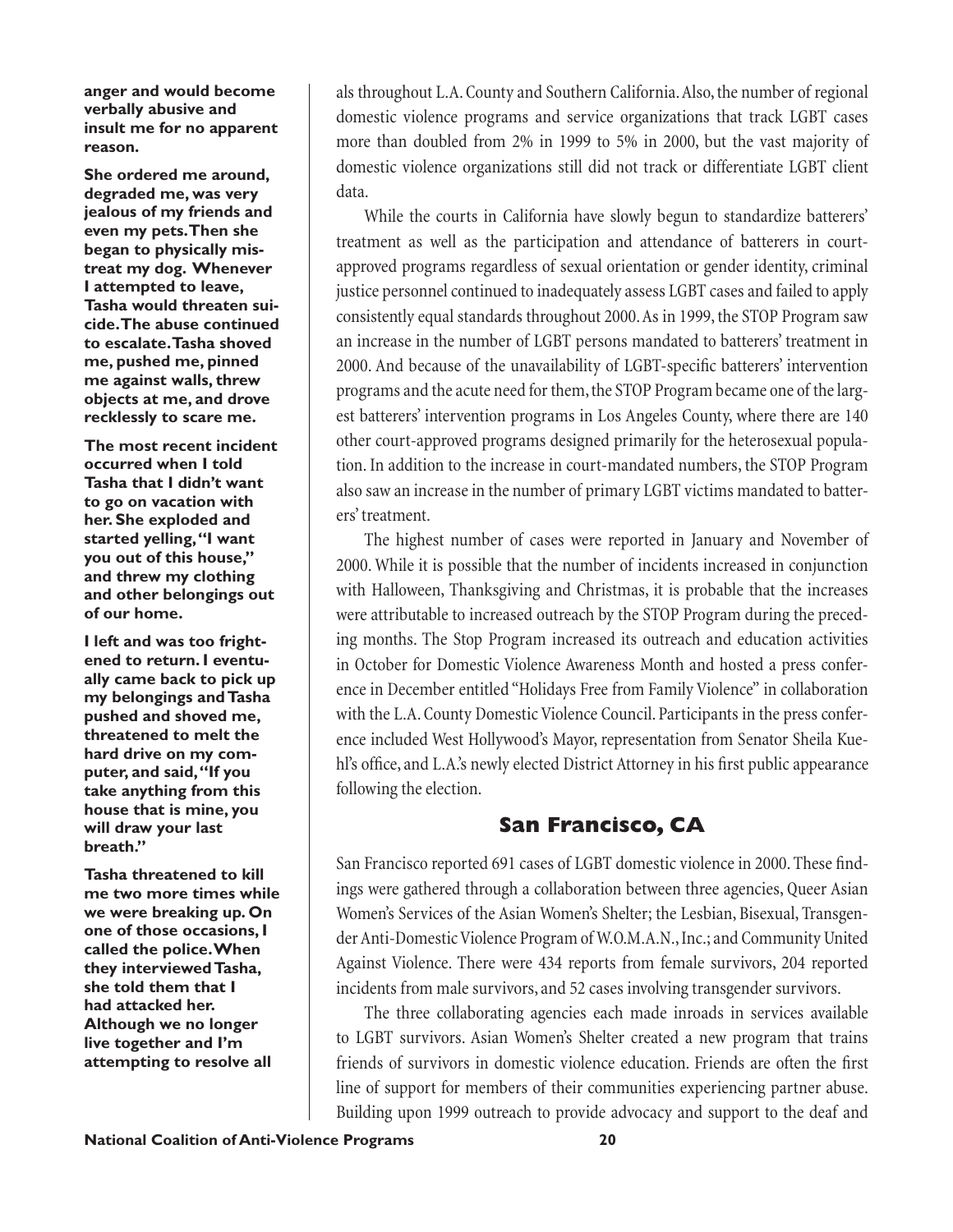hearing-impaired communities, W.O.M.A.N., Inc. initiated a TTY support line. CUAV strengthened its ongoing efforts to provide services to the most underserved groups within the LGBT community, providing advocacy, emotional support, emergency housing and courtroom accompaniment to increased numbers of survivors from communities of color and the transgender community.

The bulk of the cases, 438 out of 691, were reported by lesbians and gay men (63%). There were 100 documented cases from bisexual survivors (15% of the total), and 80 cases involving heterosexual survivors (12% of the total). There were also significant increases in Latina/Latino survivors  $(+30\% \text{ or } 86 \text{ cases})$  and multiracial survivors, with 25 incidents reported, up from 14 in 1999.

Survivors from communities of color, as well as transgender individuals, often face discriminatory barriers every step of the way when seeking help. In San Francisco, this problem is being addressed with culturally appropriate and sensitive services available at each of the reporting agencies. In 2000, monolingual survivors could access a language bank of multilingual advocates and translators trained in domestic violence through Asian Women's Shelter's MultiLingual Access Model. Community United Against Violence has dedicated Spanish-speaking staff, who are also bi-cultural. Also at CUAV, transgender survivors can work directly with a trans advocate. W.O.M.A.N., Inc. began work on the overlooked population of children who witness domestic violence in LGBT families.

Statistics on LGBT domestic violence reported by the three agencies represent only a small number of actual cases, and as in heterosexual relationships, LGBT domestic violence occurs in approximately 20 to 25% of all couples. Even in San Francisco, there is a long way to go to meet the demands posed by this problem. Community need still exceeds available resources, especially in providing survivors with emergency housing and shelter. Currently this is provided through a network of limited hotel vouchers. There is still no fixed shelter or transitional housing specifically designed for San Francisco's LGBT community; consequently, most battered LGBT individuals are more likely to remain with their abusers longer and be at even greater risk for injury.

# **Colorado**

The Colorado Anti-Violence Program (located in Denver) reported 88 incidents of domestic violence in 1999, a 9% increase over the total (81) reported in 1999. This continues a four-year trend of steady increases in reporting to the agency. It should be noted that these figures are representative only of domestic violence incidents reported to or brought to the attention of the Colorado Anti-Violence Program. There is no common intake form for service providers in the state, and only a few organizations and agencies actually track LGBT domestic violence.

In 2000, 49 of the victims were female (56%) and 35 were male (40%), as compared to 36 (44%) and 42 (52%), respectively, in 1999. While the number of

**of our legal ties, she promised to punish me for leaving her.**

## **LOS ANGELES—** *Roberto, 48, male, gay, HIV+, Latino, urban*

**I met Jorge at a party a year ago. We hit it off immediately because we both worked at the same hospital. He was charming and very persistent about asking me out. I was a bit hesitant at first but he called me every day for two weeks and I finally said "yes."** 

**After a month, he moved in with me. In the beginning of our relationship, we worked the same shift and spent all of our time off together. We could hardly stand to be apart.** 

**When my supervisor asked me to change my shift, things started to change. Jorge usually stayed after his shift and expected me to talk to him. When he left the hospital, he'd usually call me at work at least 5-6 times while I was still there. When I got home, he'd ask a lot of questions about what I'd been doing, who I'd been with, and why I hadn't called him.** 

**Once, when I came home from work, he accused me of having an affair with one of the doctors because he'd seen me looking at him. I turned away from Jorge and he pushed me. I fell into a door jamb and broke three teeth.**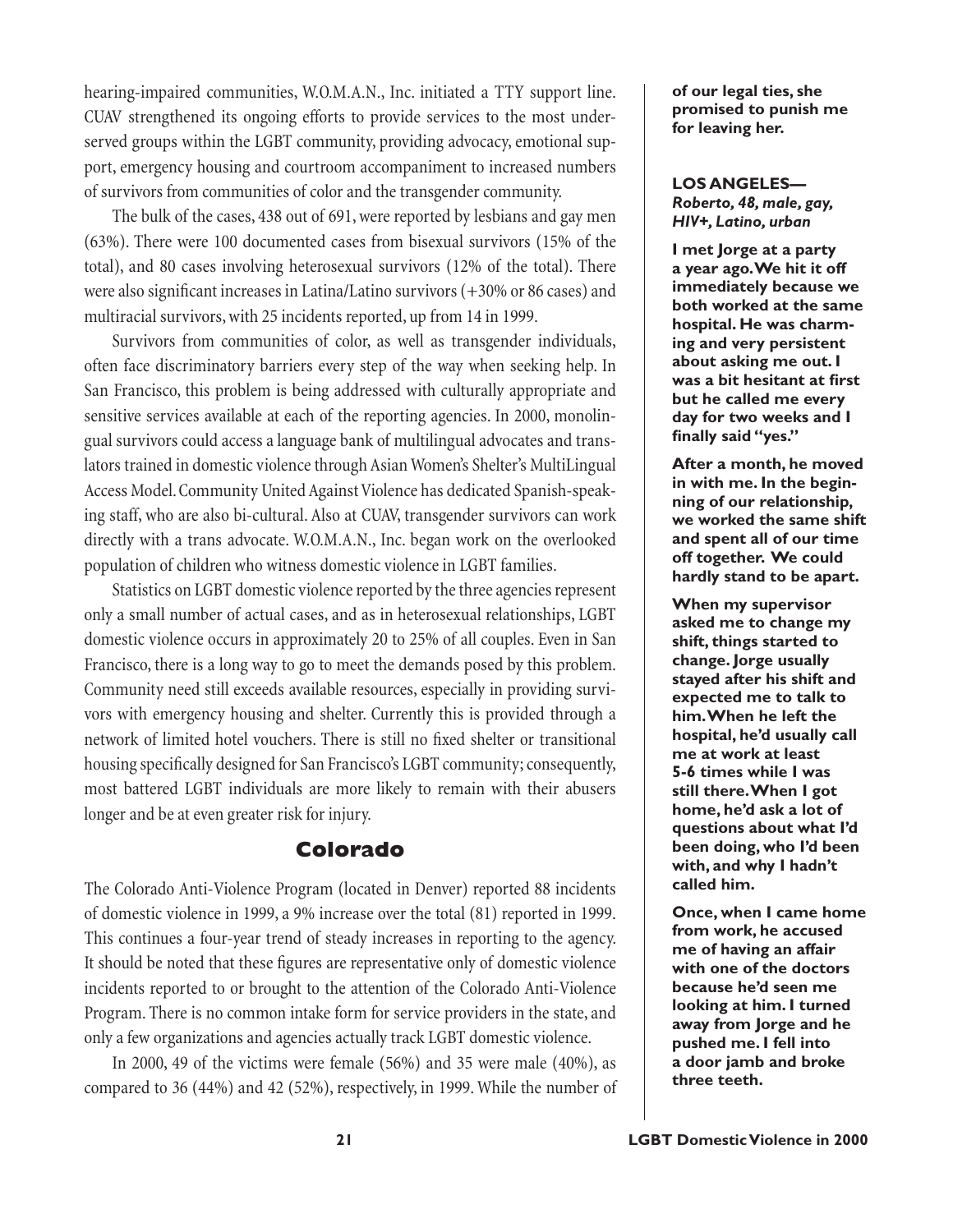**He started throwing things at me, shoving me, hitting me, and even biting me whenever he felt jealous and became angry, but he apologized after each episode. I got to the point where I just couldn't take it anymore and I decided to leave.** 

**Jorge threatened to tell all of our co-workers if I left that I intentionally had unsafe sex with multiple partners. His threats worked for a while because, as a healthcare professional, I know about the importance of safe sex , practice it myself, and consistently educate others about its importance.** 

**After one especially violent incident, I knew that I had to leave—regardless of Jorge's threats. I called a lot of places that claim to give shelter to people who are abused but I found out that none of them were willing to give shelter to an HIV + gay man who is a victim of domestic violence.** 

**I still live with Jorge but I started to see a counselor at the Center who is helping me develop a safety plan. There are a lot of things that I have to work out before I can leave but, for the first time in months, I'm starting to have hope.**

### **COLORADO—***Frank, male, gay, white, urban.*

**Two days ago, my expartner George kicked in my front door and** 

reports from male victims decreased by 17%, the number of reports by female victims increased by 36%, reversing 1999's downward trend.

Colorado saw reporting levels remain virtually the same for African American and Latina/o victims, as well as a decrease in Native Americans (2 in 1999 and 1 in 2000). Increases were seen among whites (44 in 1999, 54 in 2000) and victims who identified themselves as Jewish  $(0 \text{ in } 1999, 2 \text{ in } 2000)$ .

The majority of reports, 33 (38%), came from people who did not disclose their age at the time of reporting, continuing 1999's trend. The second and third highest number of reports came from people aged 30-44 (24%) and 23-29 (19%). Colorado saw a notable increase in reports from victims under 18 (3 in 1999, 8 in 2000) and in victims 18-22 (3 in 1999, 4 in 2000), probably as a result of its youthbased anti-violence initiative begun in 1999. Reports also increased from victims 65 and over (0 in 1999, 2 in 2000).

In March 2000, the Colorado Anti-Violence Program became a project partner of the Colorado Nonprofit Development Center, an incubator for new nonprofits. This transition marks the first step toward establishing the 14 year-old Colorado Anti-Violence Program as an independent agency. Despite the challenges of decreased staff and the demands of establishing institutional structures, the program and services remained strong and effective, illustrated by the continued increase in reporting during this period.

# **Chicago, IL**

Horizons Community Services in Chicago has seen continuing growth in the number of domestic violence incidents reported to it. In 1998, 28 incidents were reported; there were 46 in 1999, and the year 2000 saw 109 individual incidents of domestic abuse.

One reason for the growth is Horizons' commitment to community outreach. Through Horizons' efforts, an increasing number of agencies, institutions, and individuals have come to know about its Anti-Violence Program and access it services. Horizons has become a major referral source for other agencies whose clients identify as LGBTQH (Lesbian, Gay, Bisexual, Transgender, Questioning, and/or HIV impacted). Horizons has also continued a major collaboration with the Chicago Police Department, which utilizes the agency for training and referral purposes. In 2000, Horizons made it a priority to complete roll call trainings in all of its north side districts, and succeeded in doing so. In 2001, the agency plans to expand roll call trainings to the south side of Chicago.

Other observations about the cases reported to Horizons include:

May continued to be the highest volume month for domestic violence calls, with six incidents reported in 1999 and 17 in 2000.

In the past, twice as many males reported domestic violence as females, but in 2000 the numbers were nearly equal, with 50 males and 57 females. The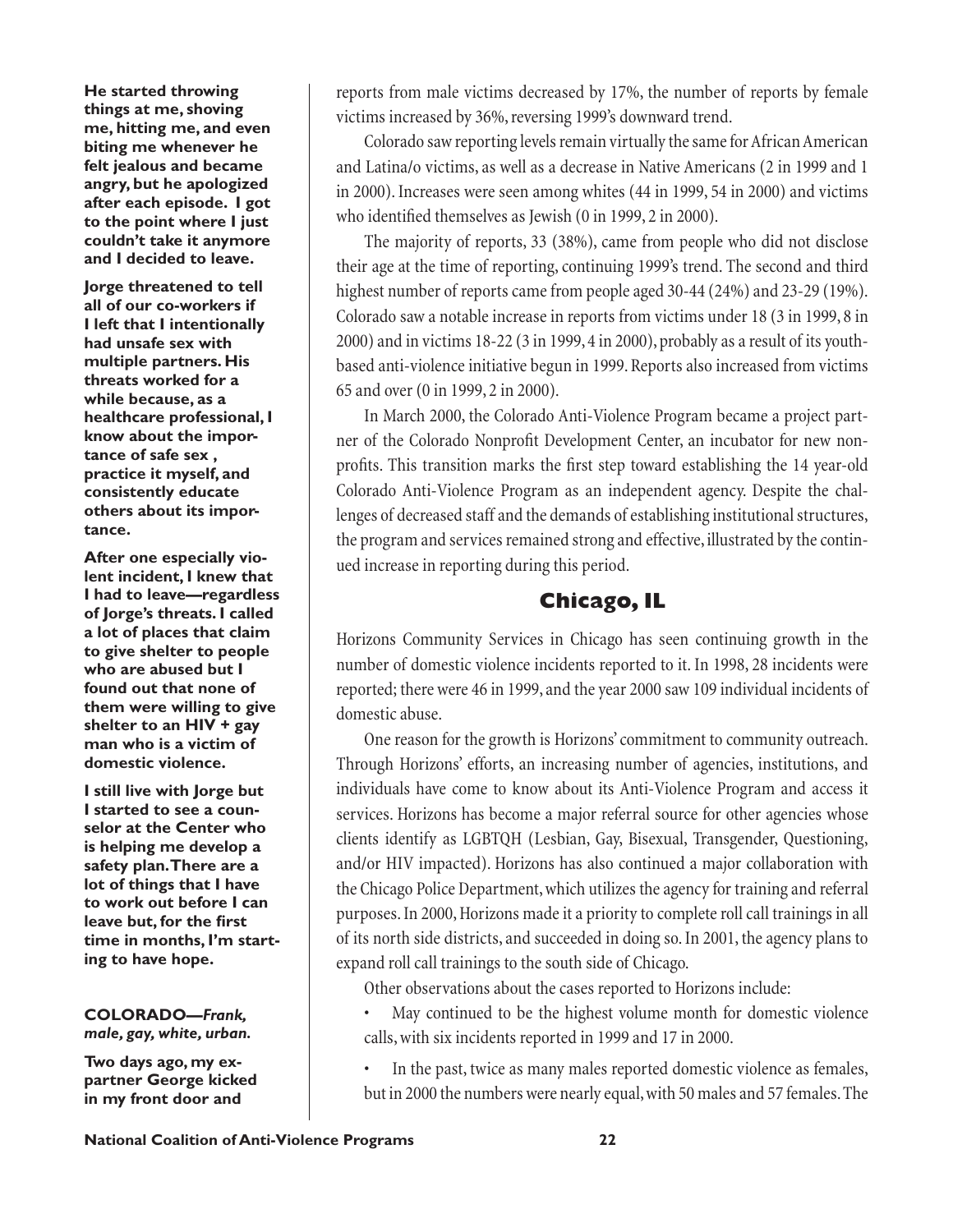agency also received calls in 2000 from two transgender (male to female) and three bisexual victims of domestic violence.

The number of victims under 44 years of age increased substantially in 2000. There were seven victims in this age range in 1999, versus 25 last year.

# **Boston, MA**

Boston had two reporting programs in 2000, the Violence Recovery Program (VRP) at Fenway Community Health and The Network/La Red: Ending abuse in lesbian, bisexual women's and transgender communities (The Network/La Red). A total of 397 cases were reported by both groups, with the majority of reports (approximately 80%) originating with The Network/La Red. This is an increase over the past two years, with 289 reports in 1999 and 193 reports in 1998.

The growth in reported LGBT domestic violence cases can be explained by several contributing factors. VRP added one full time staff, upgraded two part time staff members to full time, and added three interns. The Network/La Red added two full time staff and several interns. The additional staff at both agencies increased their capability to respond to more clients. The Network/La Red added an Advocacy Program and began a larger visibility campaign, which included ads in LGBT and mainstream newspapers, magazines and on public transportation as well as the distribution of a palm card and other materials throughout the state.

Both the VRP and The Network/La Red also increased trainings and outreach. The VRP, through the VAWA technical assistance program, received funding to perform specific training for healthcare staff and traditional domestic violence programs as well as continuing trainings to criminal justice professionals. The Network/La Red increased trainings to domestic violence programs and college groups.

The gender breakdown of cases continued to be overwhelming female (75%). This is not because there is a greater frequency of domestic violence in womanto-woman relationships, but because The Network/La Red targets its outreach to women and transgender individuals, while the VRP targets outreach to male, female, and transgender people alike. Because only one of these programs provides services to men, the number of males is smaller. This year, The Network/La Red began recording gender beyond male and female.

In 40% of the 397 cases reported, race/ethnicity was not recorded, while 30% reported their race/ethnicity as white. There has been a significant increase in people of color reporting (20%), and this could be explained by an increase in targeted outreach, bilingual staff, materials and advertising to communities of color. The percentage is still not adequate and further culturally competent materials need to be developed, as well as continued targeted outreach.

It appears that transgender victims are less likely to report and access resources designed for the broader LGBT community. An increase in outreach **assaulted me. He pushed me around, hit me, held me down and attempted to strangle me.**

**When I was struggling to get free, I bit George's finger amd arm. I pushed him away and called the police. When the officers came, they arrested both of us and put us in the same jail cell. I'm still not sure what we're being charged with.**

**The last time that George assaulted me, I got a temporary restraining order but the judge refused to grant a permanent order. Luckily, I own property in another jurisdiction and am attempting to get a permanent restraining order in that county.**

## **SAN FRANCISCO—** *Janet, 35, female lesbian,*

*white, urban*

**Laura and I met just as I had finally managed to extricate myself from my abusive partner, Margo. Laura and I became friends and fell in love. In fact, it was Laura who actually protected me from physical assault by Margo as I gathered my remaining belongings from the home that Margo and I had shared. I felt eternally grateful to Laura for her protection of me from my violent ex-lover.**

**The first six months with Laura were full of romance and relief but as we entered the end of our first year together, Laura became controlling**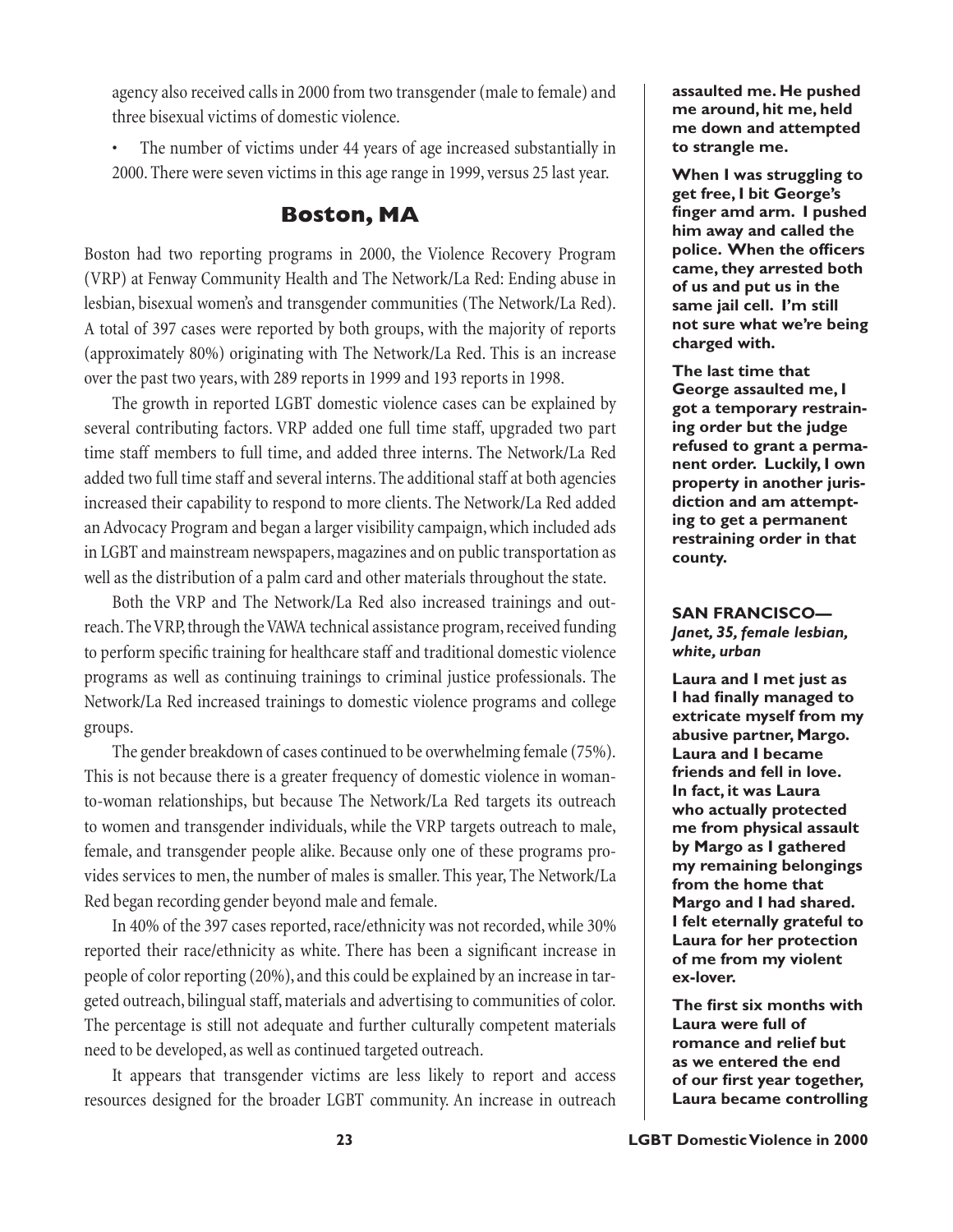**about where I went and with whom. She was especially threatened by my relationship with my mother and sister and began to make outrageous demands. She insisted that I cut a one-week vacation with my family short because she said she was having a mental and emotional breakdown (which began the day I left for vacation).**

**Laura also made frequent suicide threats and I began to feel emotionally stressed. Although I barely had any energy left for my job and home, I overlooked it thinking that I could make Laura's life easier with the power of my love and dedication. In addition to her controlling behaviors, Laura was the most compassionate, wise, spiritual person I'd ever met. She was also a political activist and frequently spoke to the public about queer rights, gender issues and same-sex domestic violence. This made me feel secure and I told myself that Laura was someone who wouldn't hurt me.**

**During the second year that Laura and I were together, she told me that she had always felt like she was in the wrong gender-body and was considering transitioning. I felt completely supportive. I loved Laura very much and her happiness was important to me.** 

**I spent the next couple of years transitioning in my own way as I examined my beliefs about** 

to transgender communities was begun in 2000, but needs to expand. There are fewer than four domestic violence shelters that accept transgender victims in Massachusetts, and because of the lack of capacity, some victims are forced into the homeless shelter system, which is unsafe and lacks appropriate services.

It is important to note that the cases reported here are only representative of those who came forward to the VRP and The Network/La Red. This is probably a significantly lower number than the total of actual cases, because many LGBT victims of domestic violence do not report their abuse or seek out services from any organization or service provider. Additionally, in Massachusetts, there are only a few other domestic violence programs that perform targeted outreach to the LGBT communities. These agencies are not represented in this report.

# **Minnesota**

In both 1999 and 2000, Minneapolis-based OutFront Minnesota's domestic violence service levels were lower than in previous years. Unfortunately, this does not necessarily mean there were fewer incidents of same-sex domestic abuse. The reasons for the lower numbers are due, the agency surmises, to several factors.

First, having financial support to keep enough staff in its employ continued to pose a challenge during the 2000 reporting period. At any given time, the agency has just one full time domestic violence intervention advocate on staff, plus back-up staffing from the Director of Programs. This translates into having one person stretched very thin, answering calls from individuals, presenting trainings to other agencies and groups and networking with other domestic violence service providers. Little capacity is left to expand program outreach and services.

But the training and networking have proven valuable, resulting in an expansion of service providers that, even though they are not LGBT-specific, have begun providing reasonably sensitive service to LGBT individuals. As a result, OutFront Minnesota has compiled evidence showing that some victims of LGBT domestic violence are connecting directly with other service providers. Of course, these individuals are not represented in the agency's service figures.

OutFront's greatest challenge is to continue finding adequate resources, especially safe housing, for gay, bisexual, and transgender male victims, and often for trans-identified women. In Minnesota, there are no housing resources for men, and few women's shelters are comfortable with transgender women.

Recently, however, the Minnesota Legislature modified the language used in defining domestic violence victims, and that language now reads: "battered women *and domestic abuse victims*." This italicized portion is new, and means, among other things, that OutFront Minnesota may be able to approach its state funding entity in an effort to have additional domestic violence funds designated to correspond with the expanded definition.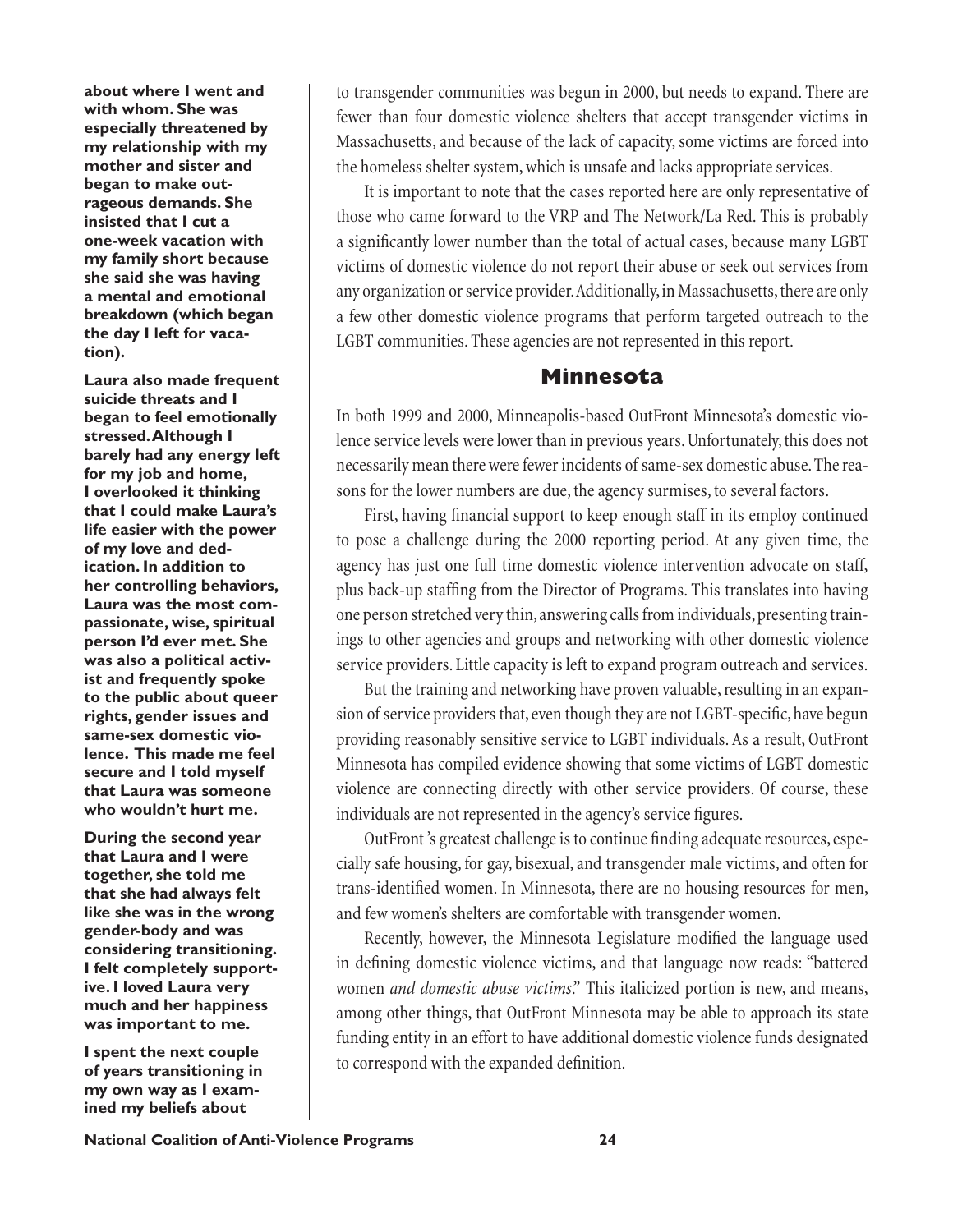# **New York, NY**

The New York City Gay and Lesbian Anti-Violence Project (AVP) serves lesbian, gay, bisexual, transgender (LGBT) and HIV-affected victims of crime, with specialized services for those surviving or victimized by bias, domestic violence, pick-up crimes, rape and sexual assault, HIV-related violence, police misconduct and abuse. Nearly one-half of AVP's clients seek domestic violence services.

In 2000, AVP served 471 domestic violence victims, providing 9,652 units of service including a bilingual English/Spanish hotline and in-person counseling, support groups, referrals, advocacy, accompaniment, court monitoring, assistance locating sensitive, safe shelter, and other services. To better capture the agency's efforts, AVP documents additional domestic violence-related hotline calls that do not result in ongoing clients. These calls totaled 609 in 2000 (an increase from 552 in 1999) and ranged from those questioning their experience of and/or their role in an abusive relationship, to victims who contacted AVP only in a period of crisis, to social, legal and medical service providers who sought case consultation and agency information.

Actual domestic violence clients ranged in age from under 18 to over 65 and included gay men (47%), lesbians (33%), heterosexuals (7%), and bisexual individuals (4%). 7% were unspecified. People who identified as transgender (and who placed themselves in various of the sexual orientation categories) accounted for 4% of the agency's domestic violence clients.

There was a slight increase in the number of domestic violence victims who sought assistance from the police, but problematic increases in negative police responses. Police refused to take complaints in 9% of attempted reports, up 3 percentage points from 1999. In 8% of cases in which victims sought police protection, the victims were arrested, up 2 percentage points from 1999. Disturbingly, 2000 marked a third year of increase in reports of verbal abuse of victims by police officers (9% in 2000, 6% in 1999, and 4% in 1998). Unfortunately in 2000, 2% also reported physical abuse by police, sometimes accompanied by homophobic slurs, as opposed to none in 1999.

There were 439 perpetrators in 422 reported cases of domestic violence. Perpetrators committed 1,100 crimes/offenses against victims ranging from harassment to murder. AVP received reports of seven LGBT domestic violence-related murders in 2000, compared with six in 1999 and none in 1998. These numbers continue to reflect some increased awareness about LGBT domestic violence by other social and legal service providers as well as media, since they were the primary reporters of these murders.

Strikingly in 2000, elements of anti-LGBT bias (such as derogatory namecalling) were reported as components of the abuse experienced by victims in a far larger percentage of domestic violence cases—43%, versus just 7% in 1999. HIVrelated bias also became a more common element of domestic abuse, present in **gender politics. I accompanied Laura—now called Larry—to support groups and various functions in the transgender community. By the time Larry began testosterone shots, I had completely accepted my partner as Larry and was grateful to be a part of the process with him.**

**Larry's moods began to fluctuate more frequently and he began to take his periodic rage out on me more and more. He intimidated me, yelled and threw tantrums to scare me.** 

**At the same time, Larry was constantly struggling to maintain his job and rented room. He began having health issues and underwent several surgeries. He also began taking strong prescription medication for chronic pain relief. These events pulled me even closer to him and I didn't want to leave him in such a vulnerable state. I had hardly any time for myself, my friends or family, however, because Larry demanded that I spend all of my free time with him. I hung on hoping that things would change.** 

**During our sixth year together, Larry shoved me to the floor so hard that I bruised my back. We tried breaking up several times but were never apart for more than several months at a time. We saw a couple counselor who recommended that Larry attend an anger manage-**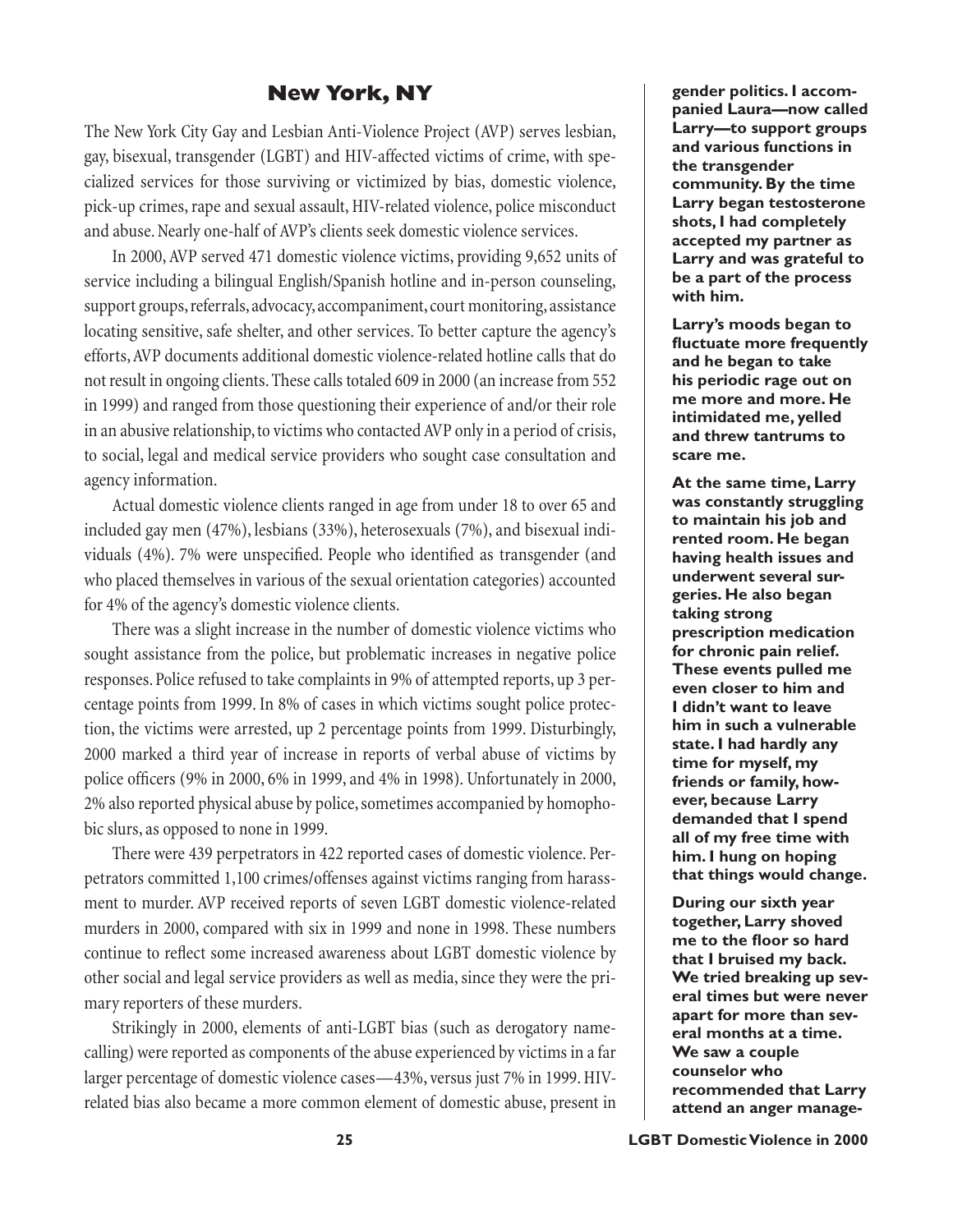**ment group but he never followed through. I lived in fear of Larry and his constant abuse. I cried a lot and he would apologize or tell me to get over it and stop being afraid.**

**When Larry left for five months of travel, I began to regain a sense of myself again. Just as I was beginning to feel good, he came back to town. He intimidated me into a six month trial run of living together. Several months later, I was so depressed that I was barely able to function.** 

**All I did was work and take care of Larry who spent most days at home getting high and watching television. When I planned a vacation for myself, he exploded. I was, once again, afraid all the time.** 

**One day, Larry shoved me down the stairs and pushed me out the front door of our building. At other times, he would block my path if I attempted to leave. He stole my keys and locked me in a room. Once, when I told him that I was going to call the police, he pulled the phone out of the wall and said he would kill himself and me before any police came to our house.**

**I left one night and stayed at a hotel in another city then moved in with a family member. He found me and starting stalking my family members and me. I filed for a restraining order, which was very** 

25% of all cases reported in 2000 versus just 5% in 1999. Finally, anti-transgender bias was reported in 7% of domestic violence cases overall, up from 1% in 1999. The reasons for these trends are unclear, but may reflect AVP's greater visibility among a more diverse population of victims, as well as a larger number of referrals from other groups.

# **Cleveland, OH**

The Lesbian/Gay Community Service Center of Greater Cleveland saw an increase in reported cases of domestic violence, from ten in 1999 to 19 in 2000. This increase can be attributed to greater outreach efforts in the LGBT community and the establishment of stronger ties with local domestic violence organizations and the justice system.

The Center continued its collaboration with the YWCA Domestic Violence Project, providing direct, culturally competent counseling to LGBT domestic violence survivors. In 2000, The Center also became an active participant in the Cuyahoga County Domestic Violence Coordinating Council, which includes representatives of domestic violence service organizations, police departments, the judiciary and other justice system departments. Participation by The Center has provided more opportunities for referrals to The Center's Domestic Violence Project, and helped The Center obtain additional resources.

Outreach to the community was also a priority for The Center's Domestic Violence Project in 2000, with three major educational campaigns. Each campaign consisted of press releases, leafleting bars and other gathering places and outreach to social service agencies. In addition, all speaking engagements by The Center included information about its Domestic Violence program.

# **Columbus, OH**

Columbus reported 91 incidents of domestic violence in 2000, 4 % more than the 87 reports collected in 1999. 48 reports came from females, 42 from males, and there were no reports of domestic violence made by transgender individuals. 86 reports came from people who identify themselves as lesbian or gay; four victims were bisexual and one report came from a person who identified as questioning/ unsure.

63% of people reporting were between 23 and 44 years of age. There was a 2% decrease in the number of young people who reported domestic violence; 18 people under age 22 made reports in 2000. Likewise, there was a significant decrease in reports from people aged 45 and older. This age range comprised less than 10% of reports in 2000, down from 23% in 1999.

In 2000, there were 12 reports from African American victims, an 8% decrease relative to the total in1999. Overall, the race/ethnicity of victims was similar to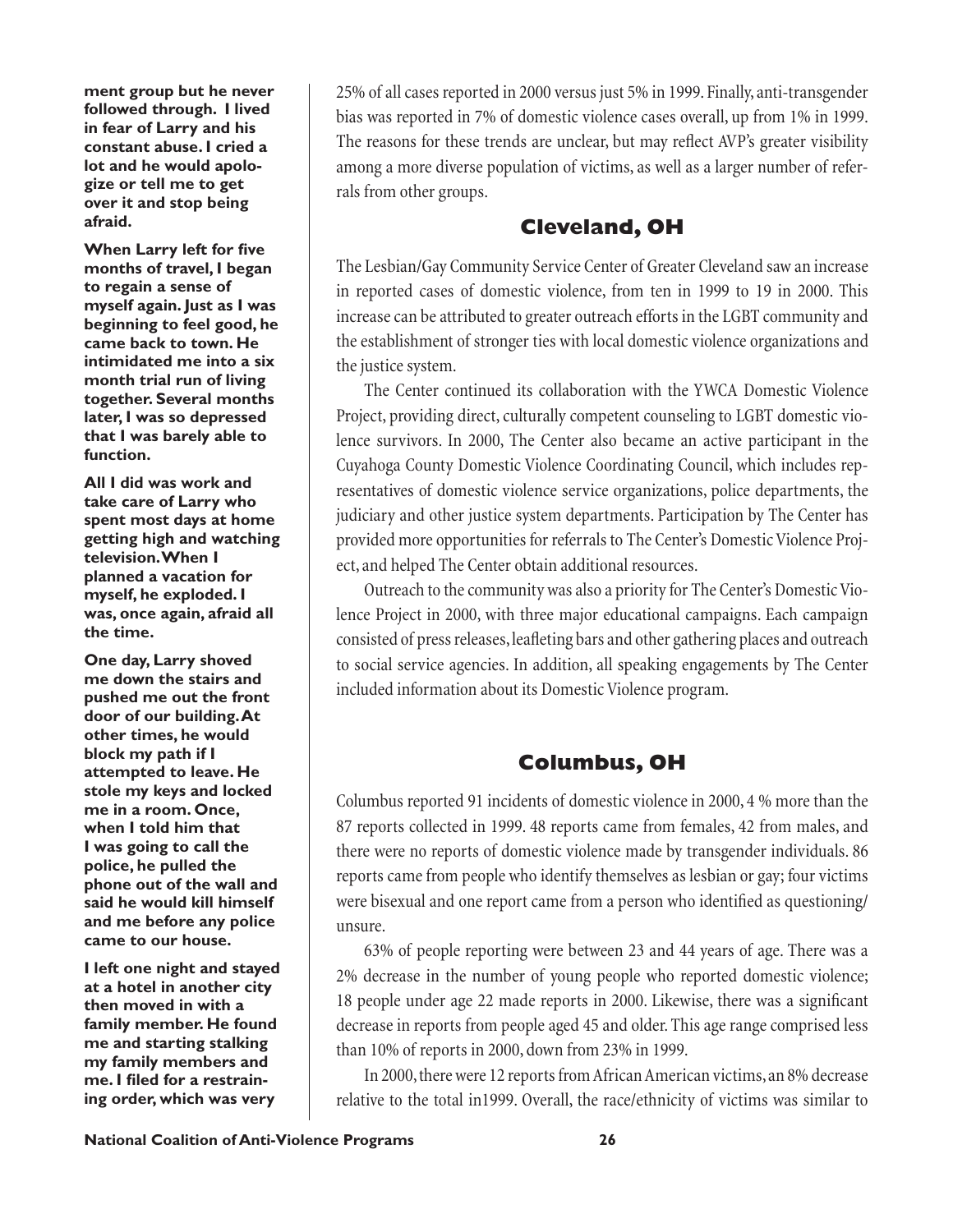that reported in 1999. 51 victims (57%) were white, six were multiracial (7%), four were Jewish (4%), two were Asian/ Pacific Islander, two were Native American and one was Latino.

Although Columbus reported a small increase in the total number of incidents in 2000, its cases represented a narrowing segment of the LGBT community. Most reports came from white, middle-aged lesbians and gay men. The lack of diversity can in part be attributed to BRAVO's focus on technical assistance to domestic violence service providers rather than outreach to underserved communities in 2000. It is not surprising that even as we strive to reach LGBT communities, we garner the most reports from the people with the greatest privilege relative to existing systems and services. In addition, the low number of reports in Columbus reflects a continued reluctance on the part of LGBT communities to report domestic violence and a lack of cooperation and support from mainstream service providers.

**difficult since Larry had helped me out of my last abusive relationship and because he was a speaker and educator about domestic violence.** 

**I obtained help through a local group for lesbian survivors of domestic violence. The group has given me the honesty and courage to stay out of denial. I am happy to be alive and committed to not entering another abusive relationship.**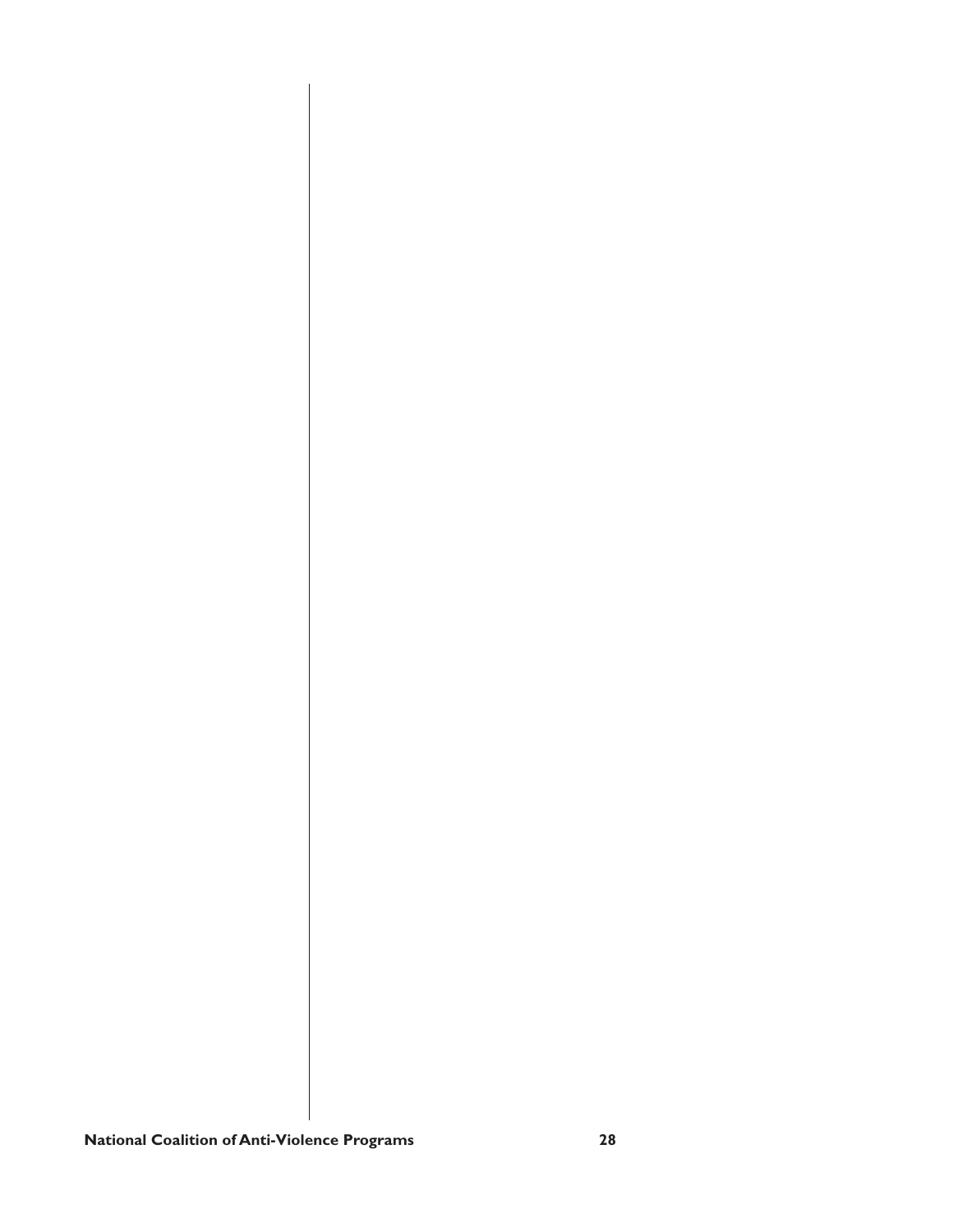# **POLICY RECOMMENDATIONS**

ike domestic violence in general, LGBT domestic violence is not an insoluble **L** problem. Modest changes in government laws and policies, law enforcement practices, funding allocation strategies and service provision standards could easily bring to domestic violence in the LGBT community the same powerful responses that are currently only available to many heterosexual women.

In pursuit of this end, NCAVP member organizations make the following recommendations to federal, state and local governments, government agencies, funders of domestic violence services and service providers:

## Recommendation 1. Enact legally inclusive definitions of family

While some states and localities define families in ways that are inclusive of samesex and other unmarried couples, most do not. The lack of recognition for the true diversity of families creates many barriers to addressing domestic violence and ensuring the safety of survivors and their children. For one, the failure to acknowledge the legitimacy of all relationships and families sets a tone for law enforcement, other criminal justice personnel, service providers and government agencies that greatly impedes efforts to identify domestic violence in LGBT relationships. It also hinders the full protection of LGBT people under laws providing for orders of protection and custody.

Obviously, laws or referenda that define marriage as existing between one man and one woman are inconsistent with this recommendation. But where such laws exist and cannot easily be overturned, exceptions must be made to the extent that persons at risk for violence in any relationship can obtain a surety of protection and assistance.

# Recommendation 2. Enact LGBT-inclusive non-discrimination legislation

It is essential to offering equal access to services and shelter for LGBT people that non-discrimination laws governing housing, public accommodation, social services, etc., include provisions relating to sexual orientation and gender identity and expression.

# Recommendation 3. Increase access to public and private funding for LGBT domestic violence services and research

It is imperative to the development of more capable services and research in response to LGBT domestic violence that new and continuing funding initiatives include the LGBT community as a priority audience. NCAVP applauds the small number of public agencies and private corporation and foundation funders that have taken this step in recent years, and calls on others to do the same.